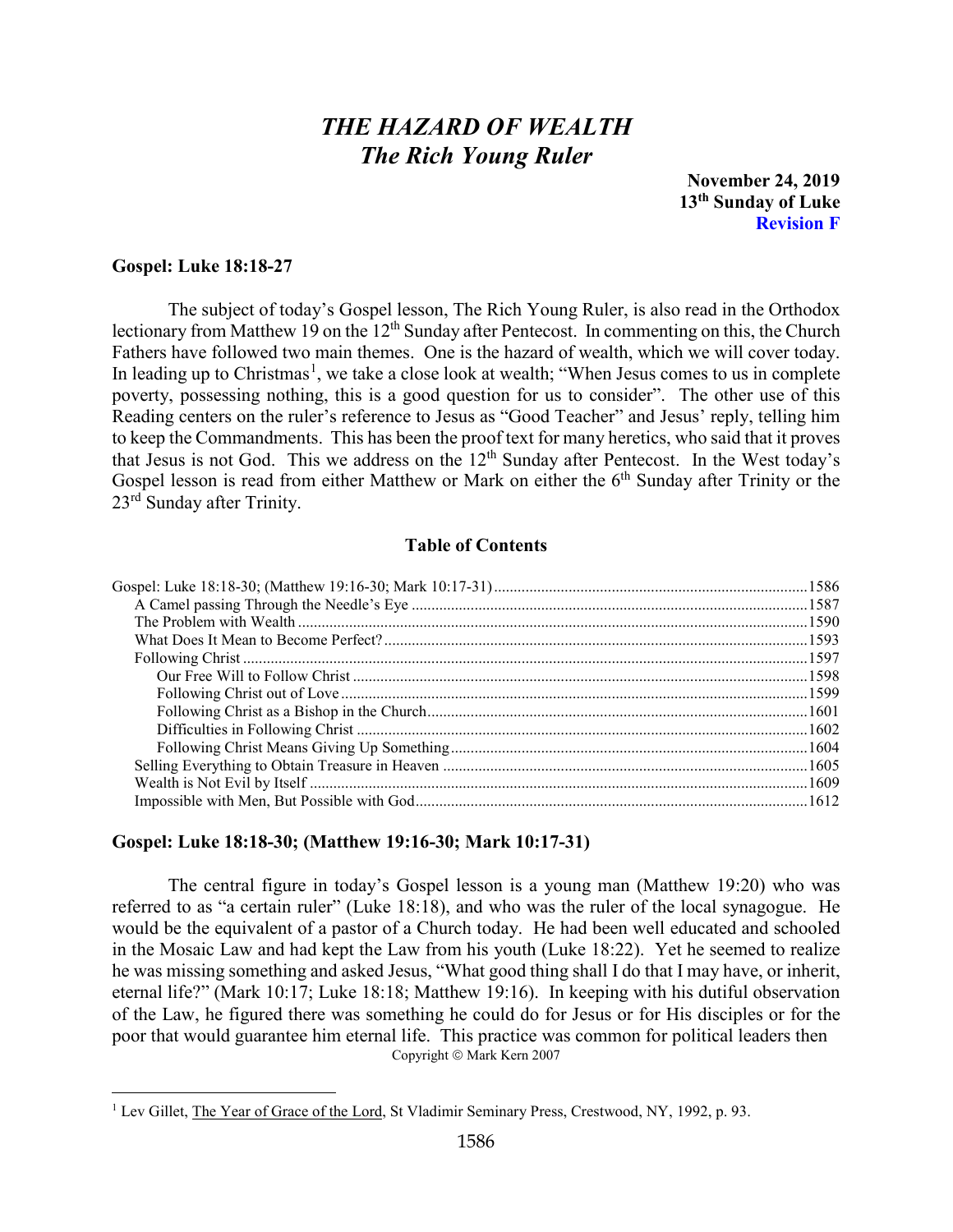(today, also!!). For example, King Herod, whom the Jews despised, spent many years rebuilding the Temple into the ornate structure it was in Jesus' day. All this Herod did to curry the Jews' favor, even though they still despised him.

Jesus' first response struck at the heart of the matter. The young ruler addressed Jesus as "Good Teacher" as if Jesus was merely another man whose influence was important. Jesus pointed out that no one was good but God alone. [This was the whole point of the Old Testament sacrificial system: to atone for the sins of the priest first, then for all the people since no one was good. If the rich young ruler could accept Jesus as good, then here is the Word from the Good One: Keep the commandments. From his youth the young ruler had learned the Greatest Commandment (Matthew 22:37-40) as a Creed as had all Jewish boys. He knew the Ten Commandments by heart as well as a great deal of commentary and interpretation on the Law.

# <span id="page-1-0"></span>**A Camel passing Through the Needle's Eye**

Jesus said to His disciples, "Assuredly, I say to you that it is hard for a rich man to enter the kingdom of heaven. And again, I say to you, it is easier for a camel to go through the eye of a needle than for a rich man to enter the kingdom of God." When His disciples heard it, they were greatly astonished, saying, "Who then can be saved?" (Matthew 19:23-25). This is a difficult saying to interpret. One might argue that since it is impossible for a camel to go through the eye of a needle, and this has never happened in the history of mankind, this implies that no rich man has ever entered the kingdom of God<sup>[2](#page-1-1)</sup>. Yet Abraham and Job were very wealthy, and they are referred to as saints and as models for the righteous to imitate.

The illustration that Jesus used of camels and needles needs explanation. The main gates of most cities in ancient times were huge wooden structures set in an archway and often overlaid with brass for strength and flame proofing. At night, the gates were closed and locked with a bar on the inside and they were not opened until morning. Travelers that arrived late in the day after the gates were closed were forced to spend the night outside the city unless there was some provision for them to get into the city. Outside the city, law and order did not exist at night and travelers were at the mercy of outlaws. This is still the case today in some third world countries.

To deal with this situation, many ancient cities had a "needle's eye gate" which was a small, low door beside the main gate. Such a feature existed on at least one of the gates of Jerusalem and Damascus<sup>[3](#page-1-2)</sup>. A man could fit easily through the "needle's eye gate", but a camel, being a large animal, could not fit easily. If the camel's pack (which could weight up to 1,000 pounds) were removed and the camel were made to kneel, the camel could just barely crawl through the "needle's eye gate."

The statement Jesus made, that it is easier for a camel to go through the needle's eye gate than for a rich man to enter the Kingdom of God, made use of the above imagery. Like the camel, the rich man first needs to unload his pack or burden. The Parable of the Sower refers to this pack as "the cares of this world, the deceit of riches, the desire for other things" (Mark 4:19) and the

<span id="page-1-1"></span><sup>2</sup> Jerome, Against the Pelagians, I, 10.

<span id="page-1-2"></span><sup>&</sup>lt;sup>3</sup> G. Christian Weiss, *Insight into Bible Times and Customs*, Good News Broadcasting Association, Lincoln NE, 1972, pp. 24-25.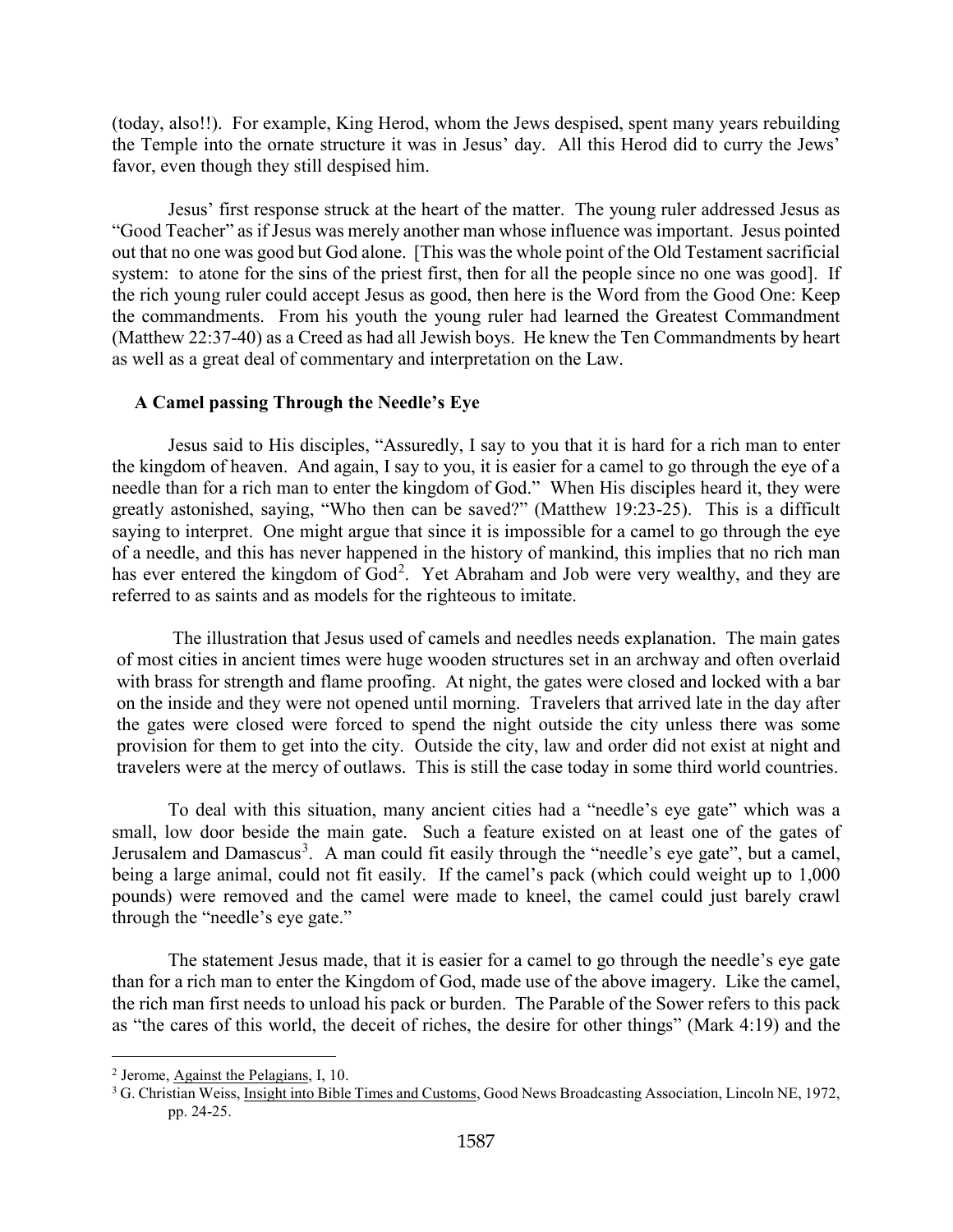pleasures of life (Luke 8:14). These are things that appeal to our flesh and which can lead us away from God. Some of the early disciples, like Barnabas (one of the Seventy) sold a large amount of property and brought the entire proceeds to the Twelve (Acts 4:34-37). Everyone else in the Early Church did the same, except the price of their property wasn't as much as that of Barnabas. Ananias and Sapphira on the other hand, were caught in the deceit of riches and held back part of the proceeds – and paid dearly (Acts  $5:1-10$ ).

This does not mean that no Christian can be rich. The Patriarch Job was very wealthy (Job 1:1-3, 42:12-17), yet the Lord referred to him as a blameless and upright man who had no peers in his righteousness (Job 1:8, 2:3). The Patriarch Abraham was also very wealthy, and was referred to as "a Friend of God" (2 Chronicles 20:7, James 2:23). Although Job and Abraham were rich, they entered the Kingdom of God because they spent their riches on good works. In doing so, they ceased to be rich for themselves, but were stewards of their wealth for God in helping others.

Jerome noted<sup>[4](#page-2-0)</sup> that wealthy men have entered the Kingdom of Heaven, just as camels can pass through the needle's eye when they have laid down their packs.

"As the preacher says, 'wisdom is a defense and money is a defense' (Ecclesiastes 7:12). We must not hastily conclude that this statement conflicts with that of the Lord, 'How hard it is for those who have riches to enter the kingdom of God! It is easier for a camel to go through the eye of a needle than for a rich man to enter the kingdom of God' (Luke 18:24-25). Were it so, the salvation of Zacchaeus the publican, described as a man of great wealth, would contradict the Lord's declaration. But what is impossible with men is possible with God (Mark 10:27), and we are taught by Paul, 'Command those who are rich in this present age not to be haughty, nor to trust in uncertain riches but in the living God, who gives us richly all things to enjoy. *Let them* do good, that they be rich in good works, ready to give, willing to share, storing up for themselves a good foundation for the time to come, that they may lay hold on eternal life' (1 Timothy 6:17-19). We have learned how a camel can pass through a needle's eye, how an animal with a hump on its back, when it has laid down its packs, can take to itself the wings of a dove (Psalm 55:6) and rest in the branches of the tree which has grown from a grain of mustard seed" (Matthew 13:31-32).

In Jesus' illustration, nothing is said about the camel's pack being loaded back up once the camel is inside. The key here is discerning the deceitfulness of wealth and the strength of its pull on one's heart. Job was able to let his pack be taken off without remorse. He said, "Naked I came from my mother's womb and naked I shall return there. The Lord gave and the Lord has taken away. Blessed be the Name of the Lord" (Job 1:21; also Job 2:9-10). Many Christians throughout the ages have been unable or unwilling to continue fighting this pull and have taken oaths of poverty to thrust a sword (so to speak) into the heart of the demon of wealth.

The early Church Fathers made a connection between the life of the Early Church after Pentecost and the Lord's words, "If you want to be perfect, go, sell what you have and give to the poor, and you will have treasure in heaven; and come, follow Me" (Matthew 19:21). The Early Church after Pentecost exhibited one method regarding how to sell everything they had and follow

<span id="page-2-0"></span><sup>4</sup> Jerome, Letter to Salvina, LXXIX, 3.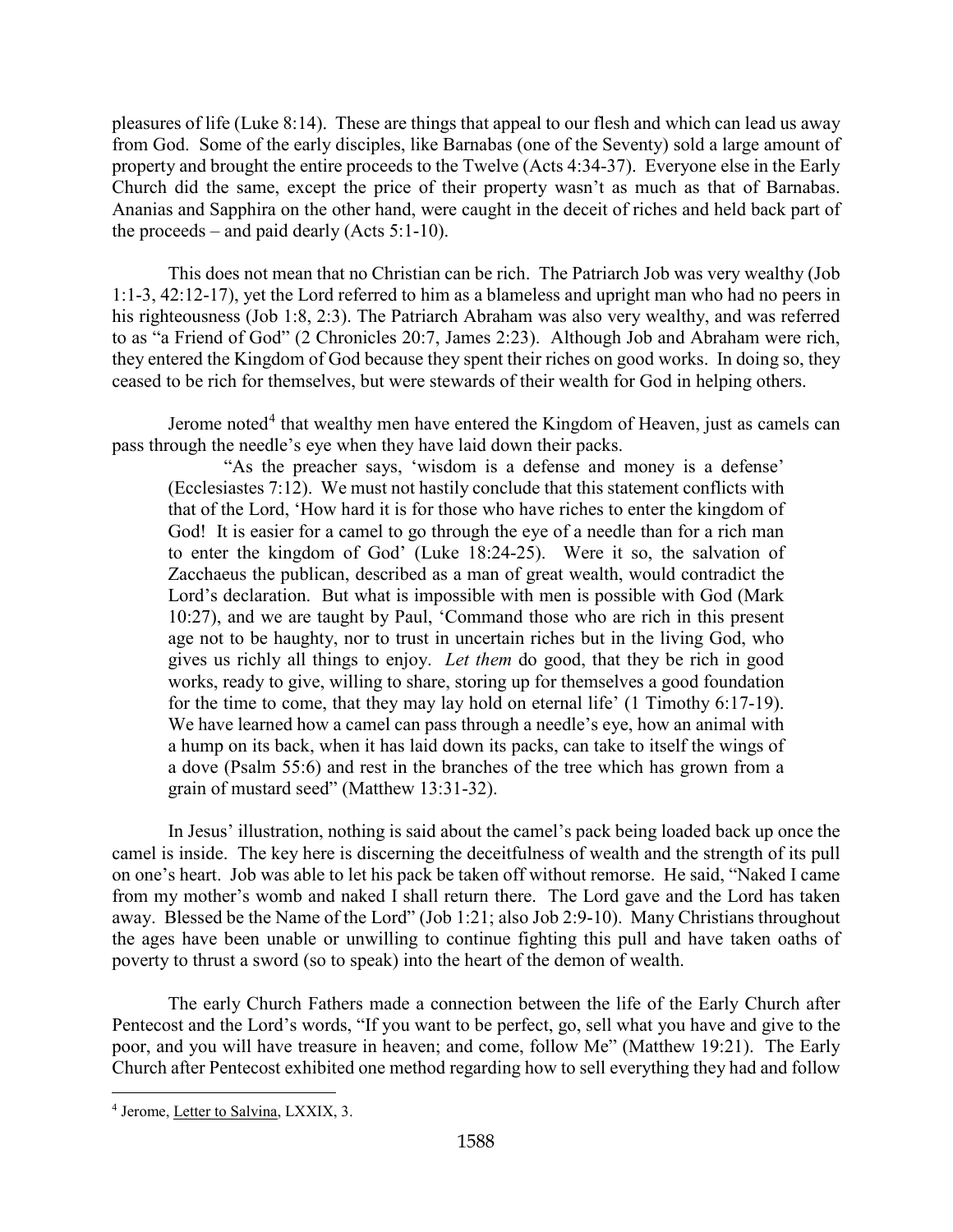Christ; there are other methods also. In most cases in the Early Church, "wanting to be perfect", meant some form of monasticism. There are many aspects to this also, and they are overlapping and interconnected. In the following pages, we will try to separate them a little to examine what this subject meant from the perspective of the Early Church.

John Chrysostom stated<sup>[5](#page-3-0)</sup> that wealth is a major impediment to the Kingdom of Heaven, like a needle's eye is an impediment to a camel. Poverty is not such an impediment, but is actually conducive to obtaining Life.

"The advantages which we gain from riches include drunkenness, gluttony and kinky pleasures. If we were so minded, we could win heaven itself for our inheritance by our riches. 'So then riches are good'. It is not riches, but the will of the possessor that accomplishes this; it is the will that does this, it is in the power even of a poor man to win heaven. God does not regard the amount of the gifts, but the will of the givers; it is possible even for one in poverty, who has given little, to surpass everyone. Since God requires a measure proportioned to our ability, riches won't secure heaven to us, nor will poverty secure hell; but a good will can obtain heaven. These then let us correct; this let us repossess; this let us regulate, and everything will be easy for us."

"As the craftsman works the wood the same, whether his axe is made of iron or of gold, or rather he does it the better with an implement of iron, so the straight path of virtue is more easily kept in a state of poverty. Regarding riches we read, 'It is easier for a camel to go through a needle's eye, than for a rich man to enter the kingdom of Heaven' (Matthew 19:24). But God has made no such declarations about poverty; in fact, the opposite. 'Sell your goods, and give to the poor, and come follow Me' (Matthew 19:21); as if the act of following were to spring from the selling of one's goods."

"Never then let us flee from poverty as an evil, for we can use it to obtain heaven. Again, let us never follow riches as a good; for they are the ruin of such as walk unwarily. In everything let us direct our eyes to God, let us, as occasion requires, use those gifts which He has granted us, both strength of body, and abundance of money, and every other gift."

John Chrysostom also stated<sup>[6](#page-3-1)</sup> that affliction and poverty can be good things in that they keep us off the broad way that leads to destruction, and on the narrow way that leads to Life (Matthew 7:13-14). Paul took this path. On the other hand, great evils have arisen from wealth. Just as a true father might send his son's mistress into exile rather than allow her to lead the son astray, so our heavenly Father might choose to send our wealth into exile.

"Affliction is a great good. 'Narrow is the way' (Matthew 7:14), so that affliction shoves us into the narrow way. He who is not pressed by affliction has difficulty entering. Notice how Paul enters into this narrow way. He 'disciplines his body and brings it into subjection' (1 Corinthians 9:27), so as to be able to enter. Therefore, in all his afflictions, he continued giving thanks to God. Have you lost your property? This has lightened you of the most of your wideness. Have you fallen from glory? This is another sort of wideness. Have you been falsely accused?

<span id="page-3-0"></span><sup>&</sup>lt;sup>5</sup> John Chrysostom, Homilies on Philippians, X.

<span id="page-3-1"></span><sup>6</sup> John Chrysostom, Homilies on Hebrews, XXXIII, 9.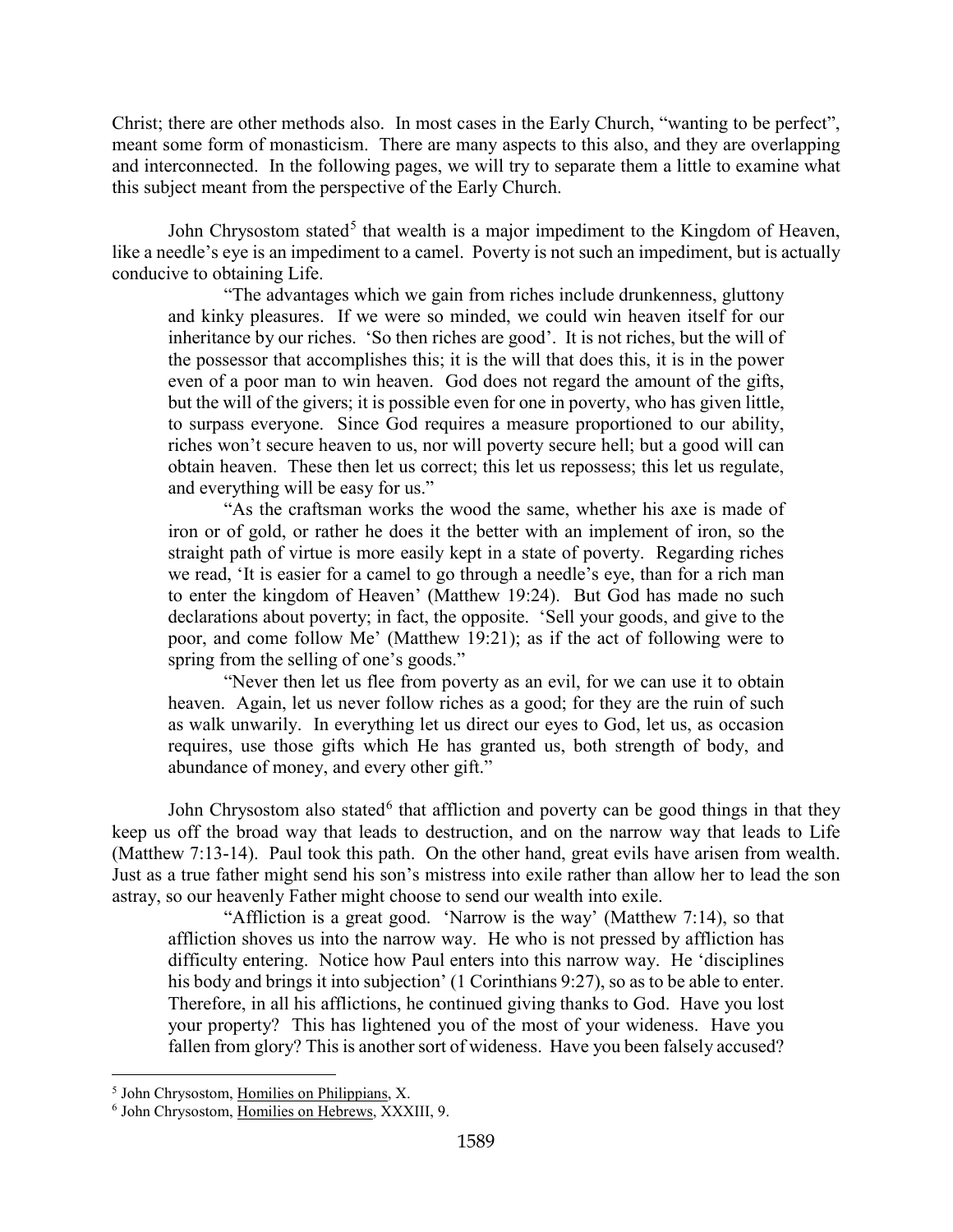Have the things said against you, of which you are not aware, been believed? 'Rejoice and leap for joy'. For 'blessed are you when they revile and persecute you, and say all kinds of evil against you falsely for My sake. Rejoice and be exceedingly glad, for great *is* your reward in heaven'" (Matthew 5:11, 12).

"Do you wish to be set free from temptations? Paul wished to be set free, and often requested of God, but did not obtain. 'Three time for this I sought the Lord, and He said to me, My grace is sufficient for you, for My strength is made perfect in weakness' (2 Corinthians 12:8-9). By 'weakness', he means 'afflictions'. When Paul heard this he received it thankfully, and said, 'I take pleasure in infirmities' (2 Corinthians 12:10); that is, I am pleased, I rest in my afflictions. Let us give thanks, both for comfort, and for affliction. 'Naked I came out of my mother's womb, naked shall I depart also' (Job 1:21). You were brought to life naked, penniless, having no glory, and no honorable name. Consider how great evils have often arisen from wealth. 'It is easier for a camel to go through the eye of a needle, than for a rich man to enter into the kingdom of Heaven' (Luke 18:25). Wealth is a hindrance for many good things, and do you still seek to be rich? So narrow is the way, which leads to the Kingdom; broad is the way of wealth. Therefore Christ said, 'Sell what you have' (Matthew 19:21), that the narrow way may receive you. Why do you yearn for wealth? For this cause He took it away from you, that He might free you from slavery. When a mistress corrupts a son, and his father can't talk him out of parting with her, true fathers send the mistress into exile. Abundance of wealth is a mistress for some of us. Because the Lord cares for us, he delivers us from the harm, by taking wealth away from us. Let us not then think poverty is an evil: sin is the only evil. Wealth is not a good thing by itself; to be well pleasing to God is the only good. Let us seek poverty; by doing so, we shall we lay hold on heaven."

### <span id="page-4-0"></span>**The Problem with Wealth**

The young man said to Jesus, 'All these things I have kept from my youth. What do I still lack?' Jesus said to him, "If you want to be perfect, go, sell what you have and give to the poor, and you will have treasure in heaven; and come, follow Me". But when the young man heard that saying, he went away sorrowful, for he had great possessions (Matthew 19:20-22).

The young man seemed to have a desire for the things of God, and his keeping of the Commandments was an indication that he had prepared himself to receive the things Christ asked. Jesus didn't ask the rich young ruler to do anything that the Twelve Apostles hadn't already done. Each of the Twelve had not only left their jobs and their worldly wealth, but they had also given up worldly pleasures<sup>[7](#page-4-1)</sup> with their spouses (Matthew 19:29).

Clement of Alexandria noted $8$  that the rich young ruler was confident about the things of the Law, but he realized he lacked something. Jesus did not charge him with violating the Law, since the Law was meant to lead one to Christ (Galatians 3:24). As a free man, Jesus gave him a

<span id="page-4-1"></span> $^7$  The Twelve lived as celibates the rest of their lives; those who were already married often traveled with their families, but living as brother and sister with their wives.

<span id="page-4-2"></span><sup>8</sup> Clement of Alexandria, Salvation of the Rich Man, 8-10.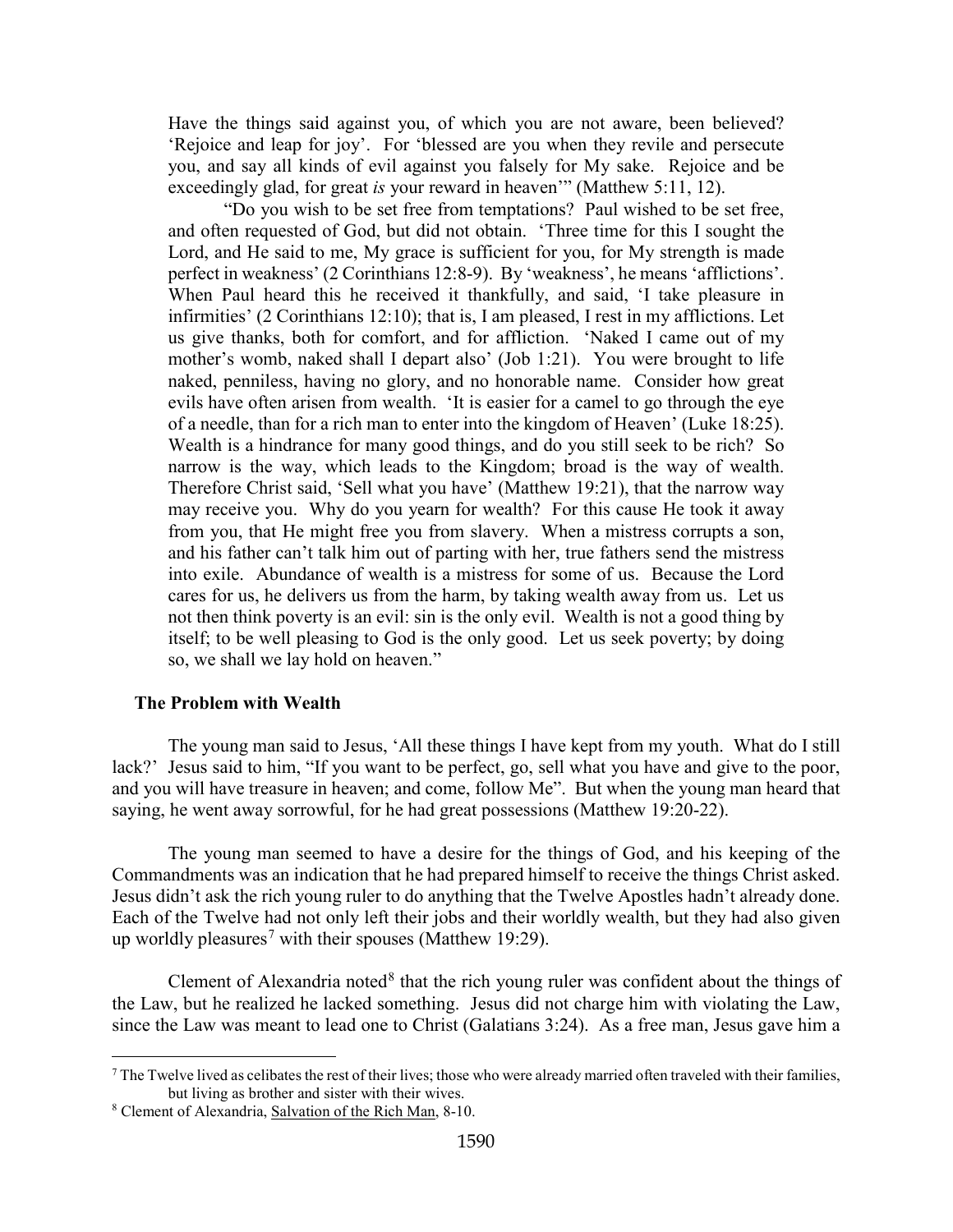choice, in order that he might take ownership of his own salvation. The choice Jesus offered was similar to that illustrated in the example of Mary and Martha $^9$  $^9$ .

"The rich young ruler was perfectly persuaded that nothing was lacking to him regarding righteousness, but yet he felt himself entirely destitute of life. Therefore, he asked Him who alone is able to give it. With reference to the Law, he carries confidence; but the Son of God he addresses in supplication. He is transferred from faith to faith. As perilously tossing on the waves and occupying a dangerous anchorage in the Law, he goes to Jesus to find a haven."

"Jesus does not charge him with violating all things out of the  $Law<sup>10</sup>$  $Law<sup>10</sup>$  $Law<sup>10</sup>$ , but loves him, and fondly welcomes his obedience in what he had learned. He says that he is not perfect regarding eternal life; that is, he had not fulfilled what is perfect, and that he was a doer indeed of the Law, but ignorant of true life. The things of the Law are good, for 'the commandment is holy' (Romans 7:12), as far as a sort of training with fear and preparatory discipline goes, leading as it did to the culmination of grace. But Christ is the end 'of the Law for righteousness to everyone that believes' (Romans 10:4); not as a slave making slaves, but as sons, brethren, and fellow-heirs, who perform the Father's will."

"Consequently, he was not yet perfect. The expression 'if you want' showed the self-determination of the soul speaking with Him in a divine manner. The choice depended on the man as being free; but the gift depended on God as the Lord. God gives to those who are willing, those who are eager, and those who ask, so that their salvation may become their own. For God does not compel us, for compulsion is repugnant to God, but He supplies to those who seek, grants to those who ask, and opens to those who knock. If you want, then, if you really want, and are not deceiving yourself, acquire what you lack. One thing the rich young ruler lacked, the one thing which lasts, the good, that which is above the Law, which the Law does not give, which the Law does not contain, which is the special right of those who live. He who had fulfilled all the demands of the Law from his youth, was not able to complete this one thing, which the Lord asked, so as to receive the eternal life he desired. He departed sad, bothered at the commandment of the life, which he sought. He did not truly want life, as he claimed, but aimed at the mere reputation of having made the good choice. He was capable of doing many things; but the one thing, the work of life, he was powerless and unable to accomplish. This is similar to what the Lord said to Martha, who was occupied with many things, and distracted and troubled with serving. She blamed her sister, who quit serving, and set herself at His feet, devoting her time to learning. 'You are troubled about many things, but Mary has chosen the good part, which shall not be taken away from her' (Luke 10:39-42). Similarly, Jesus asked the rich young ruler to leave his busy life, cling to Him and adhere to the grace of Him who offered everlasting life."

<span id="page-5-0"></span><sup>9</sup> That is, Jesus offered the rich young ruler the choice of leaving the busy life pursuing worldly things for the life as an apostle.<br><sup>10</sup> Jesus did not charge the rich young ruler with violating the 1<sup>st</sup> Commandment, although that may very well have

<span id="page-5-1"></span>been the case with his fixation on his wealth.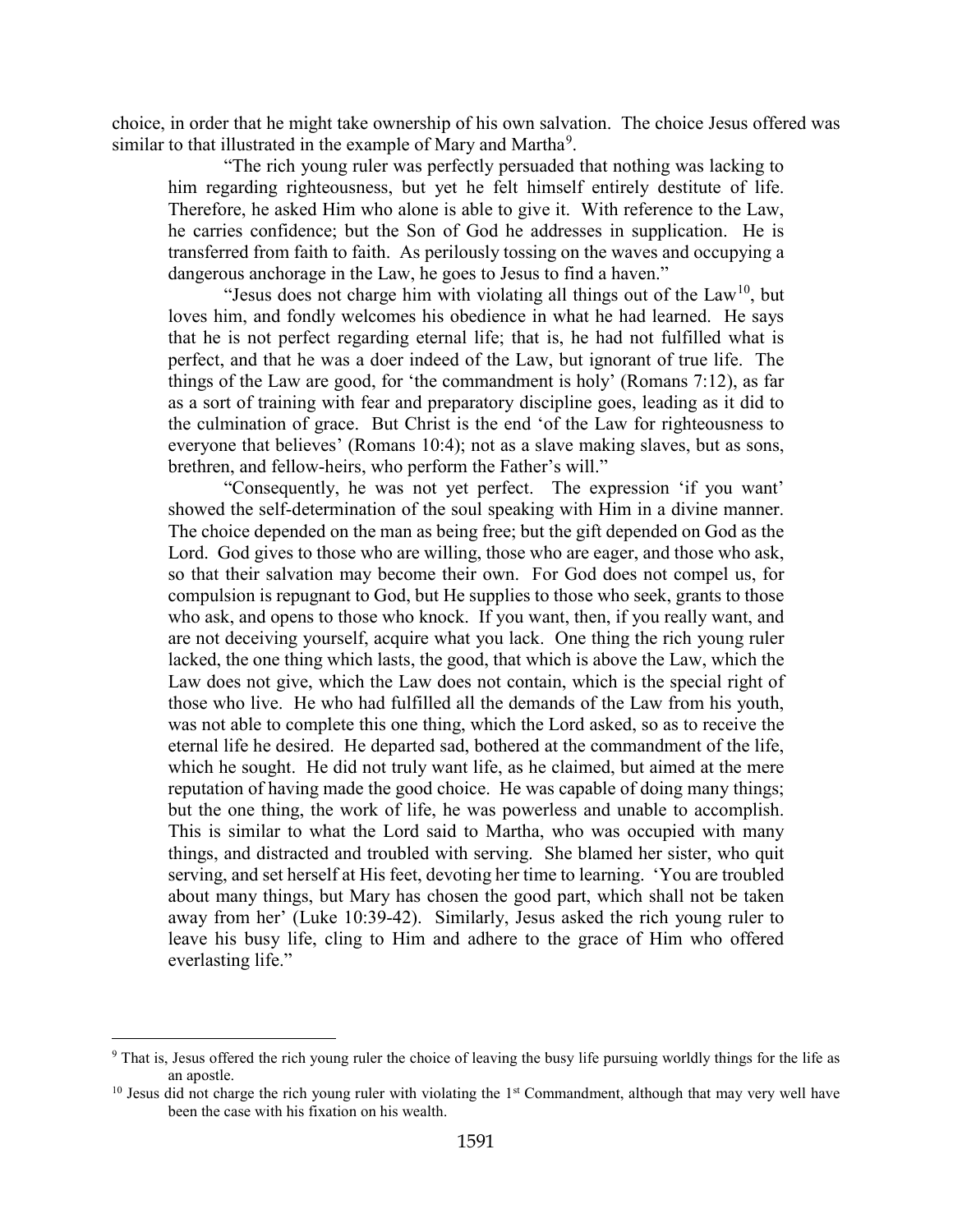John Chrysostom stated<sup>[11](#page-6-0)</sup> that Christ advised the rich young ruler to "strip himself of his money, not that he would lose what he had, but that he would add to his possessions. Christ would give him more than He required him to give up; and not only more, but as much greater as Heaven is greater than earth. He called it a treasure, showing the plenteousness of the recompense, its permanency, its security, so far as was possible by human examples to convey to the hearer."

"For they that have little are not equally held in subjection, as they that are overflowed with great affluence; for then the love of it becomes more tyrannical. The increase of acquisitions kindles the flame more and renders the consumers poorer, inasmuch as it puts them in greater desire, and makes them have more feeling of their want".

John Cassian stated<sup>[12](#page-6-1)</sup> that the Lord tests people's faith, examining our faith in two methods, those in prosperity and those in adversity, and these come about in three ways. The three ways are (1) proving our faith, (2) improving our life to rid it of minor sins and (3) discipline because our sins deserve it. Cassian went into great detail regarding the  $2<sup>nd</sup>$  and  $3<sup>rd</sup>$  ways. We don't normally think of prosperity as a method of examining our faith, but it can be just exactly that, if our love of our goods overpowers our love for God. We don't usually think of great prosperity as a time when God is testing us, but that is exactly what He did with Israel (Deuteronomy 8:2, 11-18) when they became prosperous after the Conquest.

When His disciples heard Jesus' statement about the difficulties of a rich man entering the Kingdom of God, they were astonished (Matthew 19:25, Mark 10:26) and said, "Who then can be saved?" (Luke 18:26) As part of their culture, their concept of a rich man was someone who was blessed by God more than most people. If he's more blessed than most<sup>[13](#page-6-2)</sup> and still he can't be saved, who can? Cyril of Alexandria comments<sup>[14](#page-6-3)</sup> on this as follows:

"But what does the Lord reply? 'The things that are impossible with men, are possible with God.' He has reserved, therefore, for those who possess wealth, the possibility of being counted worthy. Yet it is possible for them in another way to obtain honor. Christ Himself has shown us how this can happen, 'Make to yourselves friends of the unrighteous mammon; that when it has failed, they may receive you in an everlasting house' (Luke 16:9). There is nothing to prevent the rich, if they will, from making the poor partakers and sharers of the abundance, which they possess."

At the end of today's Gospel reading, Jesus addressed this in the lives of the Twelve. Peter asked, "See, we have left all and followed You. Therefore what shall we have?" (Luke 18:28). Jesus answered:

• You, the Twelve, will sit on 12 thrones and judge the 12 tribes of Israel (Matthew 19:28)

<span id="page-6-0"></span><sup>&</sup>lt;sup>11</sup> John Chrysostom, Homilies on Matthew, LXIII, 2.

<span id="page-6-1"></span><sup>12</sup> John Cassian, Conferences, VI, xi.

<span id="page-6-2"></span> $13$  For more details on their cultural understanding of a rich man's blessings, see the Gospel lesson for the  $9<sup>th</sup>$  Sunday of Luke.

<span id="page-6-3"></span><sup>&</sup>lt;sup>14</sup> Cyril of Alexandria, Commentary on Gospel of Luke, Chapter 18, Homily 123, Studion Publishers, 1983, p. 491.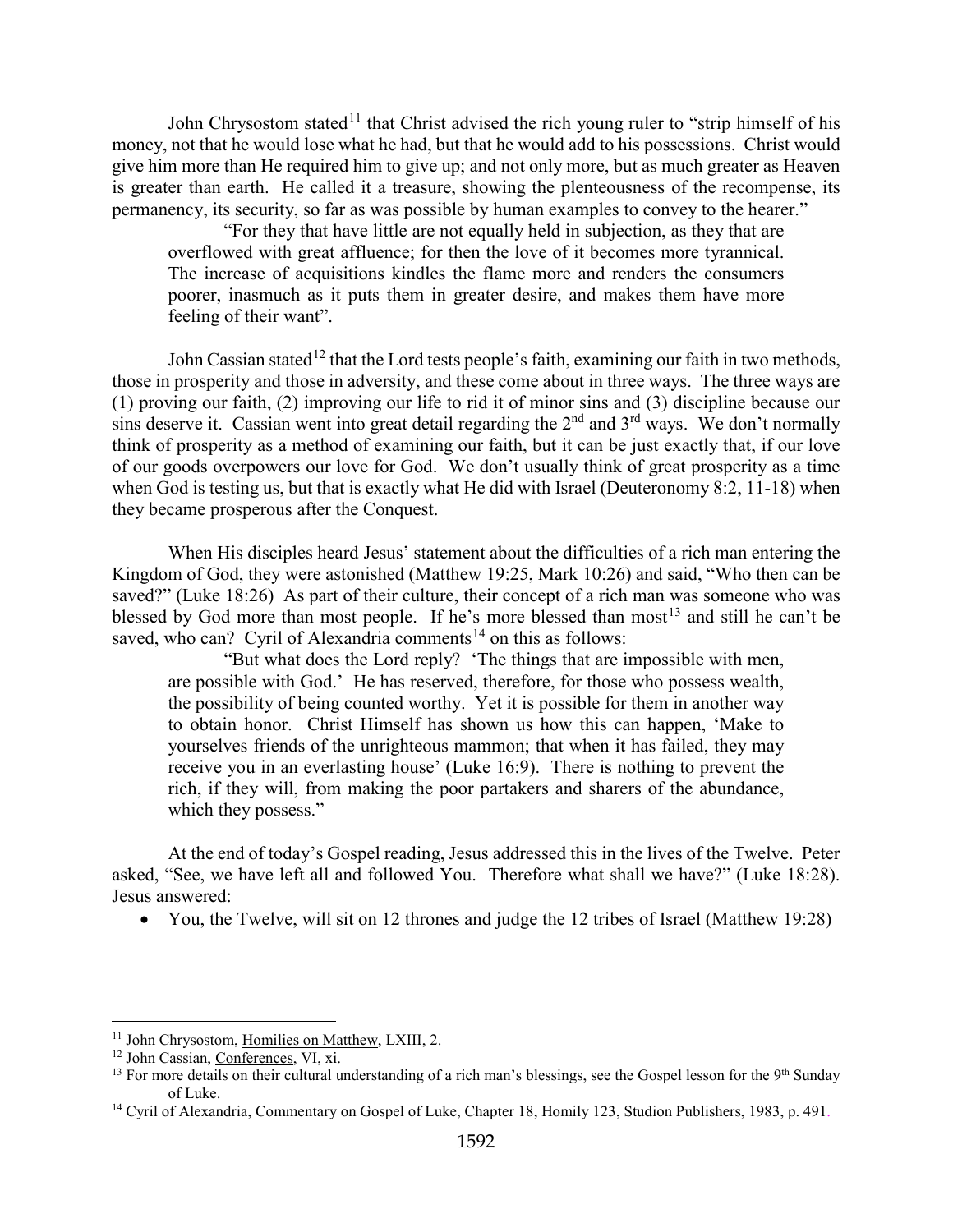- Everyone who has given up riches or relationships for My Name's sake will receive a hundredfold in this life (i.e. spiritual gifts) along with persecutions<sup>[15](#page-7-1)</sup>, and in the age to come, eternal life (Mark 10:30).
- Many who are first will be last and the last first (Mark 10:31). That is, those taking oaths of poverty may do quite well on their investment after all!

Another aspect to the question, "Who then can be saved?" is found in Old Testament Law. Being rich under the Old Testament Law meant being blessed by the Lord (Deuteronomy 28:1- 12). But there were strings attached to these blessings: those that were blessed were expected to be very generous with their wealth (Deuteronomy 14:28-29, 15:7-11, 26:12-15). But the Law by itself cannot legislate conditions of the heart. The Law was meant to bring the believer to Christ (John 5:39-40, 45-47), for with God all things are possible (Luke 18:27).

While the direct subject matter in this Gospel lesson was riches, by extension it can be applied to other worldly endeavors. Isaac of Nineveh wrote<sup>16</sup>:

"The mind of a man engaged in spiritual endeavor who enters into a relationship with the world, is like a navigator who is calmly sailing the sea, but suddenly finds himself amidst submerged rocks and suffers shipwreck. You must first learn and understand the term 'world' in its purely inward significance; you will be able to learn about your soul, how far is it removed from the world and what is it mixed with that is of the world. 'World' is a collective name, embracing what are called passions, carnal life and minding of the flesh".

# <span id="page-7-0"></span>**What Does It Mean to Become Perfect?**

Jesus said to the rich young ruler, "If you want to be perfect, go, sell what you have and give to the poor, and you will have treasure in heaven; and come, follow Me" (Matthew 19:21). Jesus' advice is not a command; it is a call. We don't have to do this; but we can if we want to. If we want to be perfect, we are invited to follow Christ and do as He and the Apostles and the Early Church did. The means to doing this is to sell what we have, such that we will have treasure in heaven.

Ambrose of Milan summarized<sup>[17](#page-7-3)</sup> this in his treatise "Concerning Widows", where his subject was whether widows should remain celibate. The same advice applies here: we have the opportunity of going beyond the precepts and Commandments if we want to. The rewards for doing so are immeasurably greater.

"You will see the difference between precept and advice. The Law commanded us not to murder, commit adultery or bear false witness; that is a Commandment, which has a penalty for its transgression. But when the young man said that he had fulfilled all the Commandments of the Law, he is given advice that he should sell all that he had and follow the Lord, for these things are not imposed as commands, but are offered as advice. There are two ways of commanding things, one by way of precept, the other by way of advice. And so the Lord in one way

<span id="page-7-1"></span><sup>&</sup>lt;sup>15</sup> For more details of this, see the study under the Special Feast Days for the Unmercenary Healers.

<span id="page-7-2"></span><sup>&</sup>lt;sup>16</sup> Isaac of Syria, Directions of Spiritual Training, Texts 59, 22, 23

<span id="page-7-3"></span><sup>&</sup>lt;sup>17</sup> Ambrose of Milan, Concerning Widows, XII, 73-74.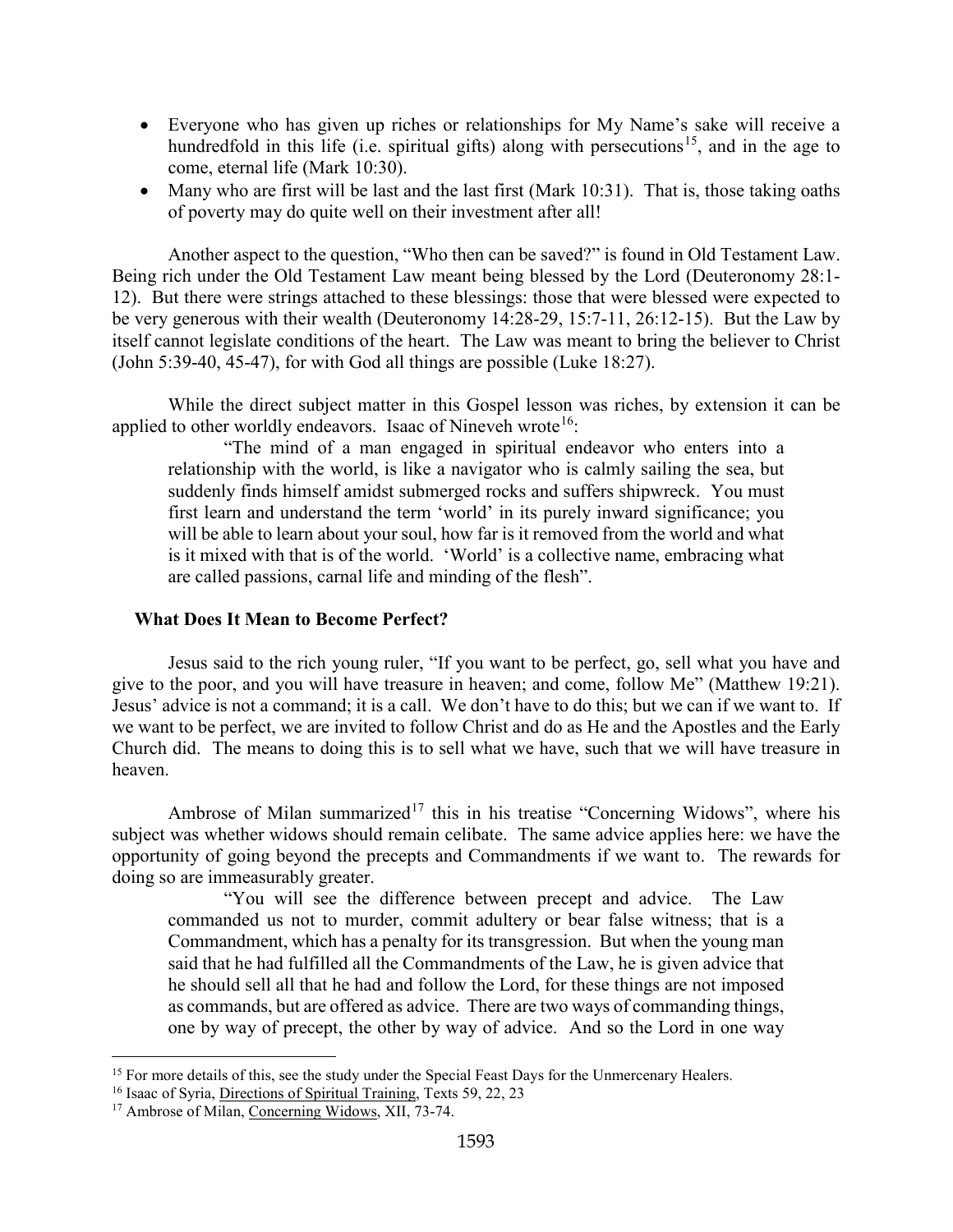says, 'You shall not kill', where He gives a Commandment; in the other He says, 'If you want to be perfect, sell all that you have' (Matthew 19:21). He is, then, not bound by a Commandment to whom the choice<sup>[18](#page-8-0)</sup> is left."

"Those who have fulfilled the Commandments are able to say, 'We are unprofitable servants, we have done that which was our duty to do' (Luke 17:10). The virgin does not say this, nor does he who sold all his goods. Instead they await the stored-up rewards like the holy Apostle who says, 'See, we have left all and followed You. Therefore, what shall we have?' (Matthew 19:27). He doesn't say, like the unprofitable servant, that he has done that which was his duty to do, but he has been profitable to his Master. He has multiplied the talents entrusted to him by the increase he has gained, having a good conscience; without anxiety as to his merits, he expects the reward of his faith and virtue. And so, it is said to him and the others, 'In the regeneration, when the Son of Man sits on the throne of His glory, you who have followed Me will also sit on twelve thrones, judging the twelve tribes of Israel' (Matthew 19:28). And to those who had faithfully preserved their talents, He promises rewards indeed, though smaller saying, 'Because you have been faithful over a few things, I will make you ruler over many things. Good faith, then, is due, but mercy is in the rewards. He who has kept good faith has deserved that good faith should be kept with him. He who has made good profit, because he has not sought his own benefit, has gained a claim to a heavenly reward."

Cyprian of Carthage stated<sup>[19](#page-8-1)</sup> that a blind love of material things is like a chain that anchors us to this world, possesses us and leaves us as food for the serpent. By contrast, everyone in the Early Church sold what they had and laid the proceeds at the Apostles' feet.

"The truth, brethren, must not be disguised; nor must the cause of our wound be concealed. A blind love of one's own property has deceived many; they could not be prepared for their departure, when their wealth fettered them like a chain. By those bonds, virtue was retarded, faith was burdened, the spirit was bound, and the soul was hindered. Those, who were involved in earthly things, become food for the serpent, which, according to God's sentence, feeds upon earth. Therefore, the Lord the teacher of good things, warning about the future, says, 'If you want to be perfect, go, sell all that you have, and give to the poor, and you shall have treasure in heaven; and come follow me' (Matthew 19:21). If rich men did this, they would not perish by their riches; if they laid up treasure in heaven, they would not have a domestic enemy. Heart and mind and feeling would be in heaven, if their treasure were in heaven. He could not be overcome by the world if he had nothing in the world whereby, he could be overcome. He would follow the Lord loose and free, as did the Apostles, and many in the times of the Apostles. Many left both their means and their relatives<sup>20</sup>, and clung to Christ with undivided ties."

"How can they follow Christ, who are held back by the chain of their wealth? Or how can they seek heaven, and climb to lofty heights, who are weighed down by earthly desires? They think that they possess, when they are rather

<span id="page-8-0"></span> $18$  This implies that the rich young ruler was, in fact, capable of making this choice.

<span id="page-8-1"></span><sup>19</sup> Cyprian, Treatises, III, 11-12.

<span id="page-8-2"></span><sup>&</sup>lt;sup>20</sup> It is more difficult for us to do this today since the support structure that was present in the Church after Pentecost is missing today. The only practical way to do this today is in a monastic community.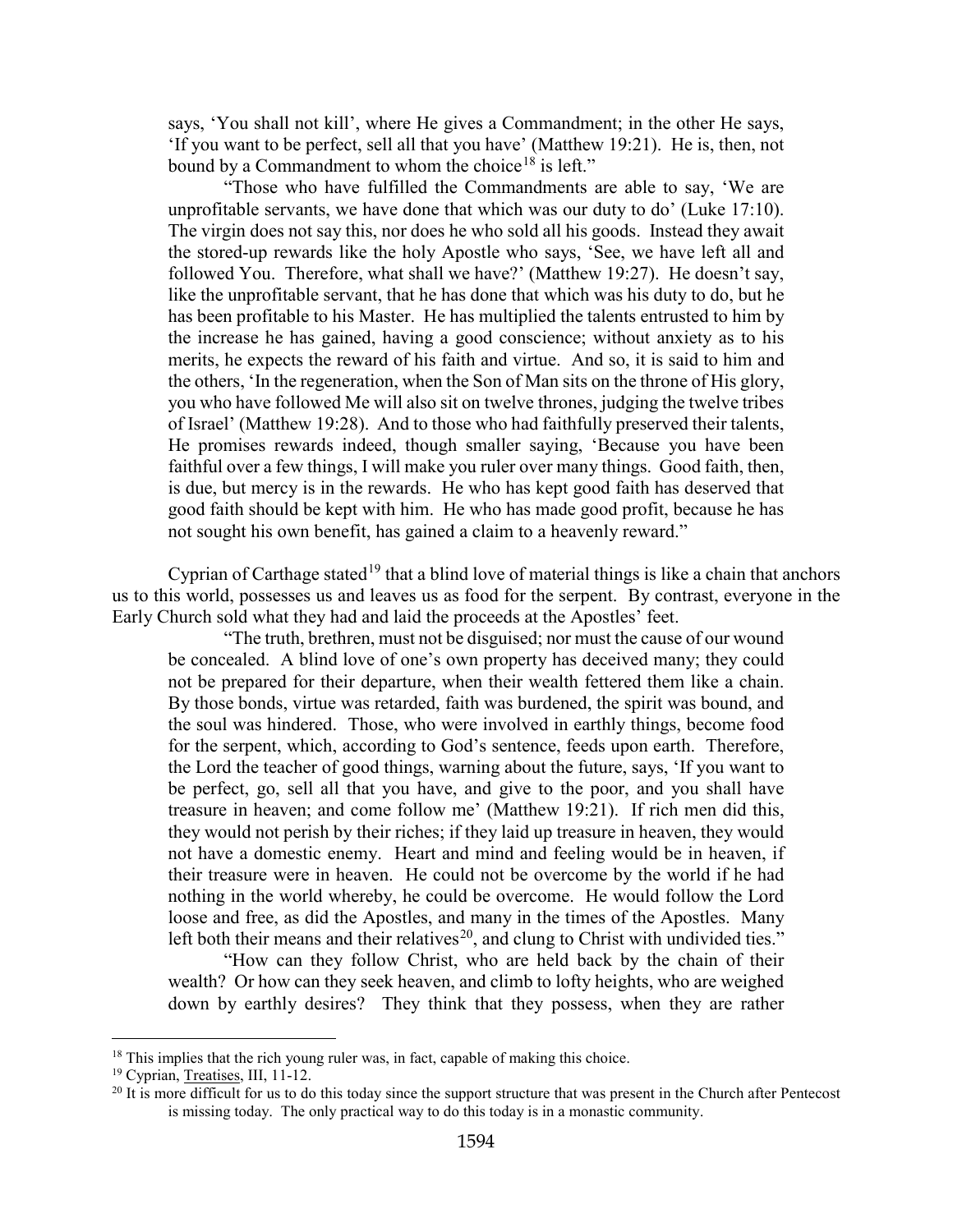possessed; they are slaves of their profit, and not lord of their own money. Paul indicts these men, when he says, 'But those that will be rich, fall into temptation, and a snare, and into many foolish and hurtful lusts, which drown men in destruction and in perdition. For the root of all evil is the love of money, which, while some have coveted, they have wandered from the Faith, and pierced themselves through with many sorrows' (1 Timothy 6:10). With what rewards does the Lord invite us to contempt of worldly wealth? 'There is no one who has left house or parents or brothers or wife or children, for the sake of the kingdom of God, who shall not receive many times more in this present time, and in the age to come eternal life' (Luke 18:29-30). If we know these things, from the truth of the Lord who promises, not only is this loss not to be feared, but even to be desired. The Lord Himself announces to us, 'Blessed are you when men shall persecute you, and when they shall separate you from their company, and shall cast you out, and shall speak of your name as evil, for the Son of man's sake! Rejoice in that day, and leap for joy; for, behold, your reward is great in heaven'" (Matthew 5:11-12 loosely).

Jerome wrote<sup>[21](#page-9-0)</sup> to a priest-monk who had abandoned the solitary life in the desert to return to clerical duties in Aquileia. Jerome called the celibate life "perfect", in that it was an imitation of the life of the Apostles.

"See how Peter left his net; see how the publican (i.e. Matthew 9:9) rose from the receipt of custom. In a moment he became an Apostle. 'The Son of man has nowhere to lay his head' (Matthew 8:20), and do you plan wide porticos and spacious halls? If you look to inherit the good things of the world you can no longer be a joint-heir with Christ. You are called a monk, and has the name 'monk' no meaning?"

"Listen to the words of the Lord, 'If you want to be perfect, go, sell what you have and give to the poor, and come, follow Me' (Matthew 19:21). You have already promised to be perfect. For when you left the army and made yourself a celibate for the kingdom of heaven's sake, you did so that you might follow the perfect life. Now the perfect servant of Christ has nothing beside Christ. If he has anything besides Christ, he is not perfect. If he is not perfect when he has promised God to be so, his profession is a lie. 'The mouth that lies slays the soul' (Wisdom 1:11 LXX). To conclude, then, if you are perfect you will not set your heart on your father's goods; and if you are not perfect you have deceived the Lord. The Gospel thunders forth its divine warning, 'You cannot serve two masters' (Luke 16:13), and does anyone dare to make Christ a liar by serving both God and Mammon? Repeatedly does He proclaim, 'If anyone desires to come after Me, let him deny himself, and take up his cross, and follow Me' (Matthew 16:24). If I load myself with gold can I think that I am following Christ? Surely not! 'He that said he abides in Him ought to walk even as He walked.'"

Jerome also wrote<sup>[22](#page-9-1)</sup> to Demetrias, a highborn Roman lady, who had recently taken up the celibate life, to help guide her on her new mode of living. He advised her that we can choose to

<span id="page-9-0"></span><sup>&</sup>lt;sup>21</sup> Jerome, Letter to Heliodorus, XIV, 6.

<span id="page-9-1"></span><sup>22</sup> Jerome, Letter to Demetrias, CXXX, 14.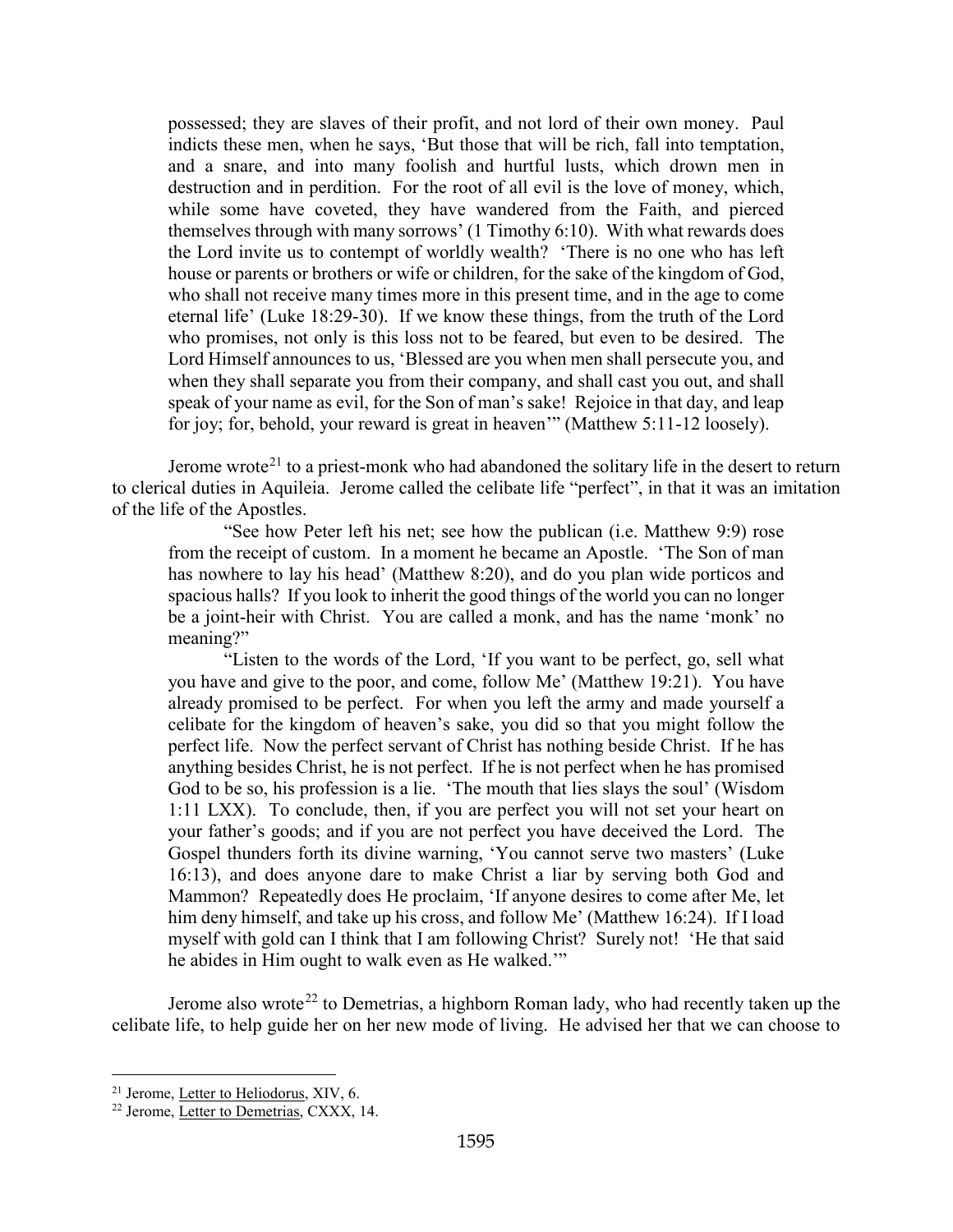be perfect, just as Jesus advised the rich young ruler to choose. This is what the Apostles and the Early Church chose to do.

"I think it is unnecessary to warn you against covetousness, since it is the way of your family both to have riches and to despise them. Paul tells us that covetousness is idolatry (Ephesians 5:5), and there was one who asked the Lord, 'Good Master, what good thing shall I do that I may have eternal life?' He thus replied, 'If you want to be perfect, go and sell what you have and give to the poor, and you shall have treasure in heaven; and come and follow me' (Matthew 19:21). Such is the climax of complete apostolic virtue — to sell all that one has and to distribute to the poor (Luke 18:22) and thus freed from all earthly burdens to fly up to the heavenly realms with Christ. To us, or I should rather say to you, a careful stewardship is entrusted, although in such matters full freedom of choice is left to every individual, whether old or young. Christ's words are 'if you want to be perfect'. I do not compel you, He seems to say, I do not command you, but I set the palm before you, I show you the prize; it is for you to choose whether you will enter the arena and win the crown. Let us consider how wisely Wisdom has spoken. 'Sell what you have'! To whom is the command given? Why, to him to whom it was said, 'if you want to be perfect'. Don't sell just a part of your goods but 'all that you have'. And when you have sold them, what then? 'Give to the poor'. Not to the rich, not to your kinsfolk, not to minister to self-indulgence; but to relieve need. It does not matter whether a man is a priest, a relative or an acquaintance; you must think of nothing but his poverty. Let your praises come from the stomachs of the hungry and not from the rich banquets of the overfed. We read in the Acts of the Apostles how, while the blood of the Lord was still warm and believers were in the fervor of their first faith, they all sold their possessions and laid the price of them at the Apostles' feet (to show that money ought to be trampled underfoot) and 'distribution was made to every man according as he had need' (Acts 4:34-35). But Ananias and Sapphira proved timid stewards, and deceitful ones; therefore, they brought on themselves condemnation. For having made a vow, they offered their money to God as if it was their own and not His to whom they had vowed it. Keeping back for their own use a part of that which belonged to another, through fear of famine, which true faith never fears, they drew down on themselves suddenly the avenging stroke, which was meant not in cruelty towards them but as a warning to others. In fact, the Apostle Peter by no means called down death upon them, but he merely announced God's judgment by the spirit of prophecy, that the doom of two persons might be a lesson to many (Acts 5:1-10).

Jerome wrote<sup>[23](#page-10-0)</sup> to Pammachius, a Roman Senator, whose wife and daughter had passed away, and who had become a monk, encouraging Pammachius to continue what he had started.

"'If you want to be perfect', the Lord says, 'go and sell what you have and give to the poor and come and follow me' (Matthew 19:21). Great enterprises are always left to the free choice of those who hear them. Paul refrains from making virginity a positive duty, because the Lord in speaking of celibates, who had made themselves such for the kingdom of heaven's sake, finally said, 'He who is able to accept *it,* let him accept *it*' (Matthew 19:12). 'It is not of him that wills, nor of him

<span id="page-10-0"></span><sup>23</sup> Jerome, Letter to Pammachius, LXVI, 8.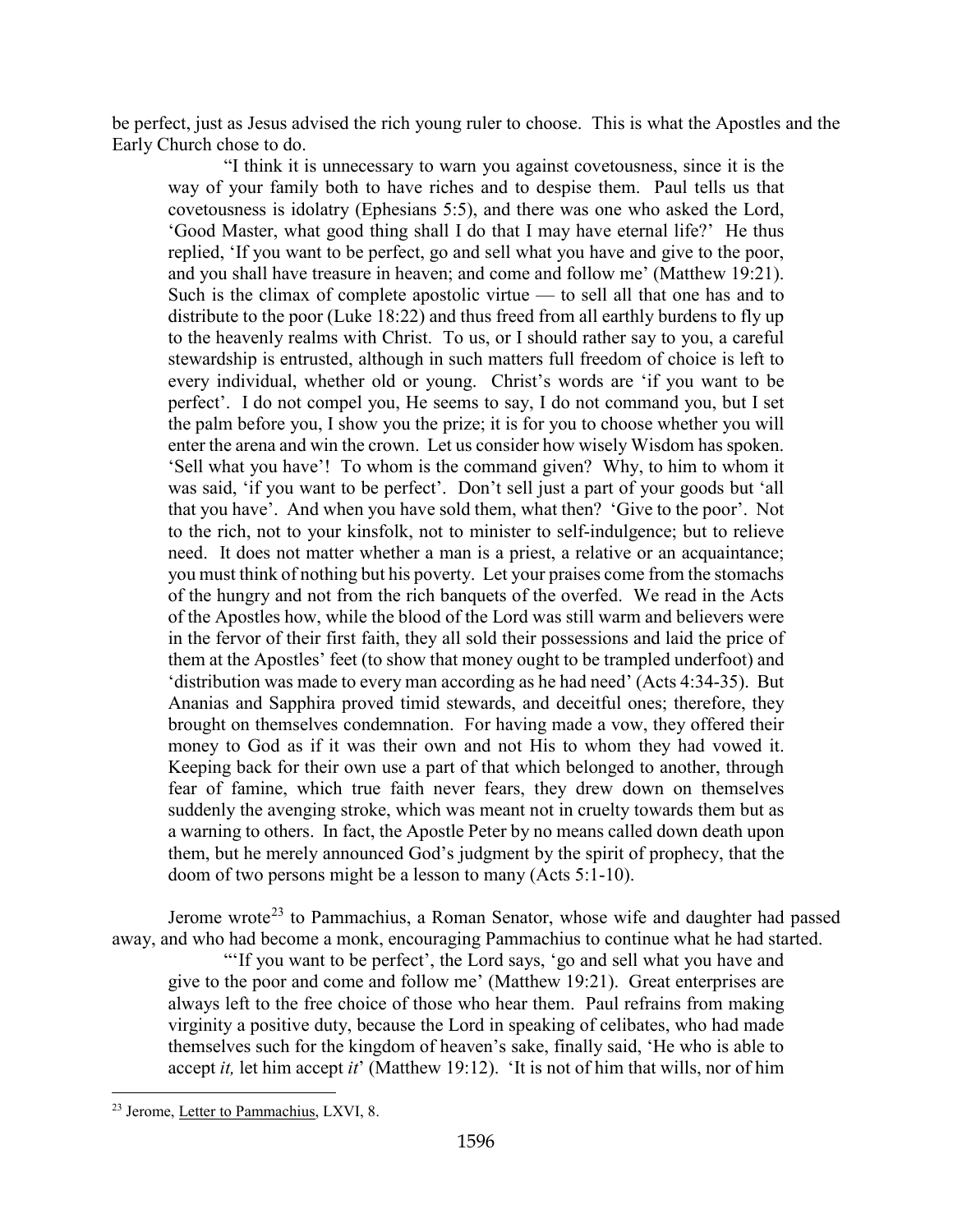that runs, but of God that shows mercy' (Romans 9:16). If you want to be perfect! There is no compulsion laid upon you; if you are to win the prize, it must be by the exercise of your own free will. If therefore you want to be perfect and desire to be as the Prophets, as the Apostles, as Christ Himself, don't sell a part of your wealth, but all that you have, lest the fear of want become an occasion of unfaithfulness, and you perish with Ananias and Sapphira (Acts 5:1-10). And when you have sold everything, give the proceeds not to the wealthy or to the haughty but to the poor. Give each man enough for his immediate need, but do not give money to swell what a man has already. 'You shall not muzzle an ox while it treads out the grain' (1 Corinthians 9:9), and 'the laborer is worthy of his wages' (1 Timothy 5:18). Again 'those who serve at the altar partake of *the offerings of* the altar'" (1 Corinthians 9:13).

John Chrysostom noted<sup>[24](#page-11-1)</sup> that just because something is permitted by the Law, doesn't mean that we ought to do it or stop short at what the Law commands. To the rich young ruler, Jesus didn't say, "Sell what you have", but "If you want to be perfect, sell". This leaves much to our own desire regarding how blessed we want to be.

"Let us not despise the poor or the weak, beloved, 'lest we hinder the Gospel of Christ' (1 Corinthians 9:12); that we may not betray our own salvation. Do not say when your brother is offended, 'this or that, whereby he is offended, has not been forbidden; it is permitted'. I have something greater to say to you, 'Even though Christ Himself has permitted it, yet if you see anyone injured, stop and do not use the permission' (1 Corinthians 8, 10:23-33 loosely). Paul did this; when he might have received, Christ having granted permission, he chose not to receive. Thus, our Lord in His mercy has mixed much gentleness with His precepts that everything might not be merely of commandment, but that we might do much also of our own mind. It was in His power to extend the Commandments further to say, 'he who doesn't fast continually, let him be chastised; he who doesn't keep his virginity, let him be punished; he that doesn't strip himself of all that he has, let him suffer the severest penalty'. But he didn't do so, giving you occasion, if you will, to be forward in doing more. When He was speaking about virginity, He said, 'He who is able to accept *it,* let him accept *it*' (Matthew 19:12). In the case of the rich man, some things He commanded, but some He left to the determination of his mind. He didn't say, 'Sell what you have', but, 'If you want to be perfect, sell' (Matthew 19:21). Not only do we refuse to do more, and to go beyond the precepts, but we fall very short even of the measure of things commanded. Whereas Paul suffered hunger that he might not hinder the Gospel; we don't have the heart even to spend what is in our own accounts, though we see innumerable souls destitute."

## <span id="page-11-0"></span>**Following Christ**

Jesus said to the rich young ruler, "If you want to be perfect, go, sell what you have and give to the poor, and you will have treasure in heaven; and come, follow Me" (Matthew 19:21). But just what does He mean by "following Him"? There are several aspects to this.

<span id="page-11-1"></span><sup>24</sup> John Chrysostom, Homilies on 1 Corinthians, XXI, 8.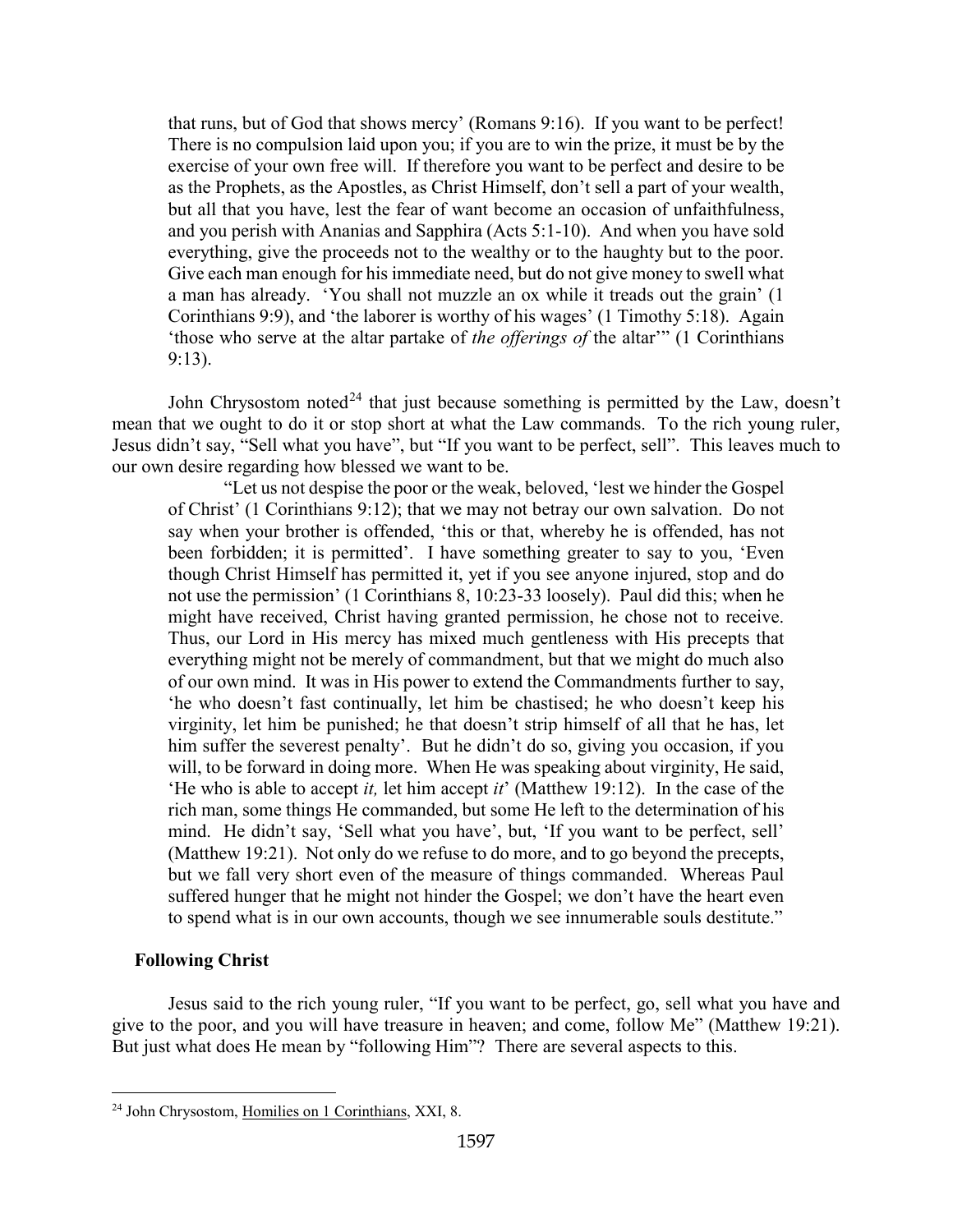### **Our Free Will to Follow Christ**

<span id="page-12-0"></span>Irenaeus stated<sup>[25](#page-12-2)</sup> that all things are possible for us, since we are in the image of God, have freedom and a free will, and it is in our power to do what we want. Christ advises us to do some things and abstain from others. If we choose right, all things are possible for us. Thus Jesus spoke at several occasions, "According to your faith, let it be done to you", where it is our own faith that does this.

"It is in man's power to disobey God, and to forfeit what is good; but such conduct brings no small amount of injury. On this account Paul says, 'All things are lawful to me, but not all things are helpful' (1 Corinthians 6:12). Referring to man's liberty, in which respect 'all things are lawful', God does not force anyone to do anything; by the expression 'not helpful', Paul pointed out that we 'should not use our liberty as a cloak of maliciousness' (1 Peter 2:16), for this is not helpful. Again, he says, 'Every man speaks the truth with his neighbor' (Ephesians 4:25). And, 'Let no corrupt word proceed out of your mouth' (Ephesians 4:29), not filthiness, foolish talking, or dirty jokes, which are not helpful, but rather let us speak the giving of thanks. 'For you were sometimes darkness, but now you light in the Lord'; 'walk honestly as children of the light' (Ephesians 5:8), not in carousing and drunkenness, not in bed-hopping with no moral restraint, not in strife and envy' (Romans 13:13). 'And such were some of you. You were washed, but you were sanctified, but you were justified in the name of the Lord Jesus' (1 Corinthians 6:11). If then it was not in our power to do or not to do these things, what reason had the Apostle, and much more the Lord Himself, to advise us to do some things, and to abstain from others? Because man possessed free will from the beginning, and God possesses free will, in whose likeness man was created. Advice is always given to man to hold onto the good, which is done by obedience to God."

"In works, and in faith, has God preserved the will of man free and under his own control, saying, 'According to your faith let it be to you' (Matthew 9:29); thus, showing that there is a faith especially belonging to man, since he has an opinion especially his own. Again, 'All things are possible to him that believes' (Mark 9:23); and, 'Go your way; and as you have believed, so let it be done to you' (Matthew 8:13); and 'O woman, great *is* your faith! Let it be to you as you desire' (Matthew 15:28). Now all such expressions demonstrate that man is in his own power with respect to faith. And for this reason, 'He who believes in the Son has everlasting life; and he who does not believe the Son shall not see life, but the wrath of God shall remain upon him' (John 3:36). In the same manner the Lord, both showing His own goodness, and indicating that man is in his own free will and his own power, said to Jerusalem, 'How often I wanted to gather your children together, as a hen gathers her chicks under *her* wings, but you were not willing! Therefore, your house shall be left to you desolate'" (Matthew 23:37-38).

<span id="page-12-2"></span><span id="page-12-1"></span><sup>25</sup> Irenaeus, Against Heresies, IV, xxxvii, 4-5.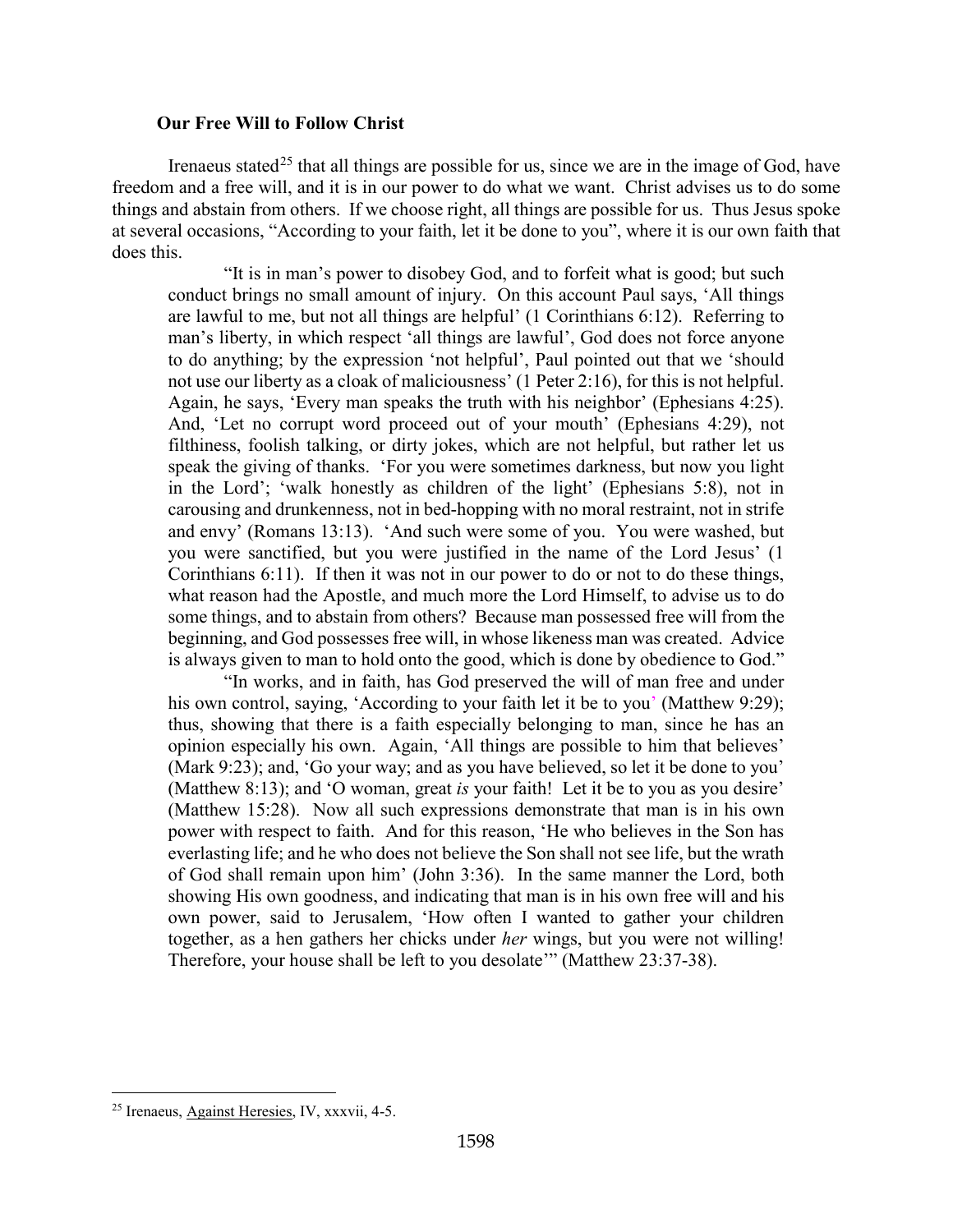#### **Following Christ out of Love**

John Chrysostom noted<sup>[26](#page-13-0)</sup> Paul's words, "Though I bestow all my goods to feed *the poor*, and though I give my body to be burned, but have not love, it profits me nothing" (1 Corinthians 13:3). This implies that there were some in Corinth, who had given up all their goods to feed the poor (the ascetics), and that some were being martyred by being burned alive (the martyrs). Jesus spoke to this regarding what rewards the ascetics and the martyrs can expect. Paul spoke to this pointing out that loving one's neighbor is also crucial, and that this is implied in Jesus' words to the rich young ruler, when He said, "come follow Me".

"Paul didn't say 'if I die', but he names the most terrible of all deaths, the being burned alive (1 Corinthians 13:3), and said that even this without love is no great thing."

"To the rich man Jesus said, 'If you want to be perfect, sell what you have and give to the poor, and come, follow me' (Matthew 19:21). Speaking of love for one's neighbor, He said, 'Greater love has no man than this, that a man may lay down his life for his friends' (John 15:13). Even before God this is greatest of all. Even if we should lay down our life for God's sake, and not merely lay it down, but so as even to be burned, we shall have no great advantage if we don't love our neighbor. That the gifts are of no great profit without love is no marvel, since our gifts are a secondary consideration to our way of life. Many have displayed gifts, and yet on becoming vicious have been punished, such as those who 'prophesied in His name, and cast out many demons, and performed many mighty works' (Matthew 7:22). An example is Judas the traitor; others, exhibiting a pure life as believers, have needed nothing else in order to obtain their salvation."

"That the gifts should require love is no marvel. But Christ appears to announce His great rewards to both the ascetics and the martyrs. To the rich man He said, 'If you want to be perfect, sell your goods, and give to the poor, and come, follow me' (Matthew 19:21). Speaking to the disciples about martyrdom He said, 'Whoever shall lose his life for My sake, shall find it' (Matthew 10:39); and, 'Whoever shall confess Me before men, him will I also confess before My Father who is in heaven' (Matthew 10:32). For great indeed is the labor of this achievement, and nearly surpassing nature itself; this is well known to such as have had these crowns granted to them. No language can set it before us; so noble a soul does the deed belong to and so exceedingly wonderful is it."

"But how, after Christ had said that both the ascetics and the martyrs belong to perfection, does Paul state that these without love are imperfect? Paul is not contradicting Jesus, but harmonizing with Him. In the case of the rich man, Jesus said not merely, 'sell your goods, and give to the poor', but He added, 'and come, follow Me'. Not even the following Him proves any man a disciple of Christ so completely as the loving one another."

<span id="page-13-0"></span><sup>&</sup>lt;sup>26</sup> John Chrysostom, Homilies on 1 Corinthians, XXXII, 8, 10. For similar arguments, see John Cassian, Conference of Abbot Paphnutius, I, iii, 7.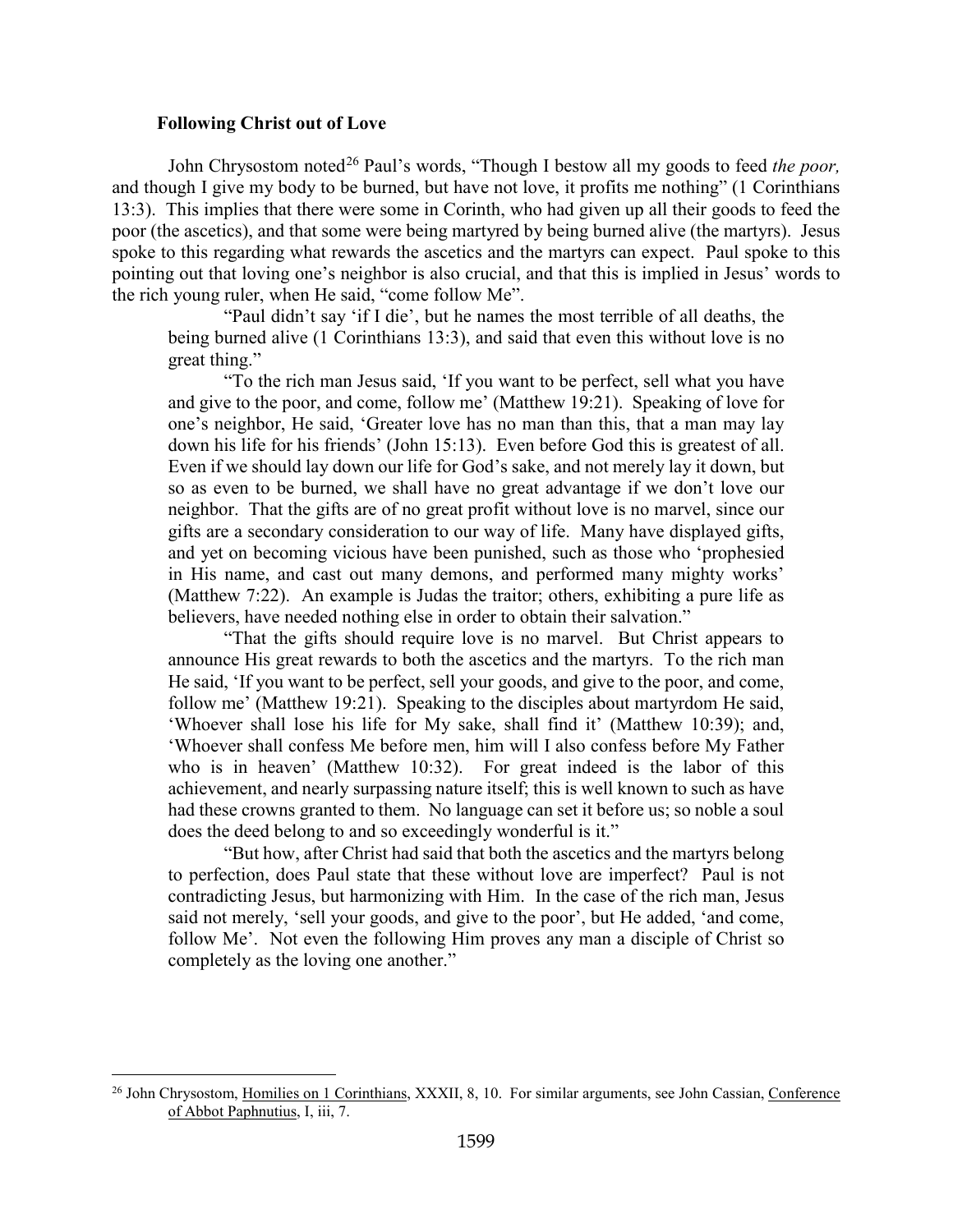Chrysostom also stated<sup>[27](#page-14-0)</sup> that almsgiving is at the center of the hearts of those who follow Christ. This was true of the Church following Pentecost, and Daniel even advised King Nebuchadnezzar to embrace it in Babylon.

"For what reason was Christ maintained by women (Luke 8:2-3), since women followed Him and served Him (Mark 15:40-41)? This was to teach us from the first that He is concerned for those who do good. Could not Paul, who supported others by his own hands, have maintained himself without assistance from others? But you see him receiving and requesting aid. Hear the reason for it: 'Not that I seek the gift, but I seek the fruit that abounds to your account' (Philippians 4:17). At the beginning too, when men sold all their possessions and laid them at the Apostles' feet, the Apostles were more concerned for the givers than for those who received their alms. For if their concern had only been that the poor might be relieved by any means, they would not have judged so severely the sin of Ananias and Sapphira, when they kept back their money. Paul would not have charged men to give 'not grudgingly or of necessity' (2 Corinthians 9:7) either if he was discouraging giving to the poor. No, but he considers the good of those who give. When Daniel gave that excellent advice to Nebuchadnezzar, he did not merely consider the poor. He did not just say, 'Give to the poor'; but 'Break off your sins by almsgiving, and your iniquities by showing mercy to the poor' (Daniel 4:27). Part with your wealth, not that others may be fed, but that you may escape punishment. Christ again says, 'Go, sell what you have, and give to the poor, and come and follow Me' (Matthew 19:21). The commandment was given to the rich young ruler that he might be induced to follow Christ. Riches are an impediment; therefore, he commands them to be given to the poor, instructing the soul to be pitiful and merciful, to despise wealth, and to flee from covetousness. Doing this makes men like God. Yet celibacy, fasting, and sleeping on the ground<sup>[28](#page-14-1)</sup>, are more difficult than this, but nothing is so strong and powerful to extinguish the fire of our sins as almsgiving. It is greater than all other virtues. It places its adherents by the side of the King Himself, and justly so. The effect of celibacy, fasting, and sleeping on the ground, is confined to those who practice them, and no one besides the celibate is saved thereby. But almsgiving extends to everyone, and embraces the members of Christ; actions that extend their effects to many are far greater than those which are confined to one."

"Almsgiving is the mother of love, which is the characteristic of Christianity, which is greater than all miracles, and by which the disciples of Christ are recognized. It is the medicine of our sins, the cleansing of the filth of our souls, the ladder fixed to heaven; it binds together the body of Christ. In the time of the Apostles, men sold their possessions and brought them to the Apostles, and they were distributed. 'Distribution was made to every man according to his need' (Acts 4:35). Setting aside the future, let us see who in the present life gains: those who received, or those who gave. The ones who received murmured and quarreled with each other. The ones who gave had one soul. 'They were of one heart, and of one soul, and grace was upon them all' (Acts 4:32). And they lived in great simplicity! Do you see that they were the ones who gained, even by thus giving? With whom

<span id="page-14-0"></span><sup>27</sup> John Chrysostom, Homilies on Titus, VI, Moral.

<span id="page-14-1"></span><sup>&</sup>lt;sup>28</sup> This refers to the practice of monks, in their very simple lifestyle, sleeping on the ground on a bed of straw.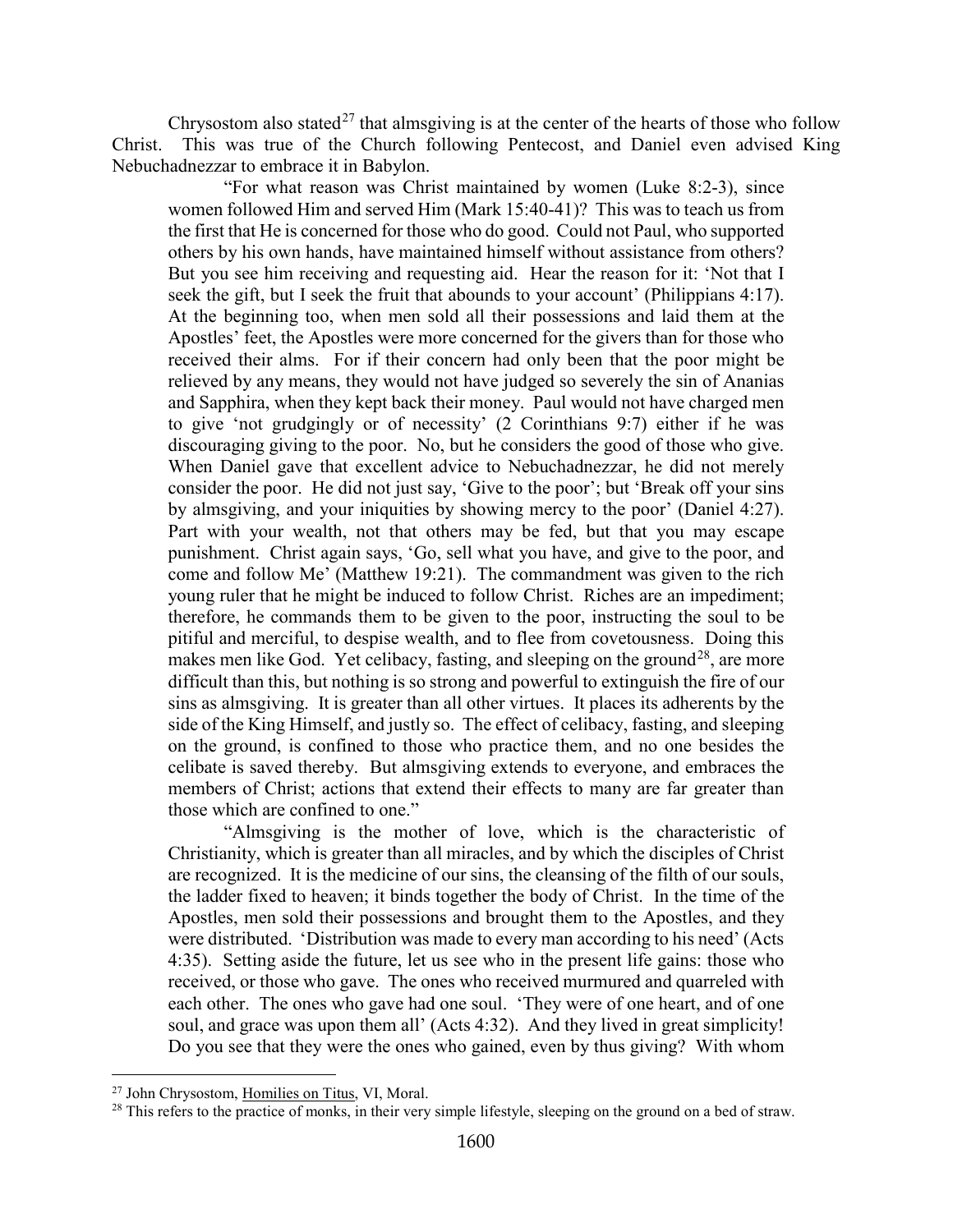would you wish to be numbered, with those who gave away their possessions, and had nothing, or with those who murmured and received the goods of others?"

## **Following Christ as a Bishop in the Church**

<span id="page-15-0"></span>There are some of the Lord's Commandments that apply to Bishops in the Church that don't apply to others. John Chrysostom mentioned<sup>[29](#page-15-2)</sup> that if the government of the Church has been entrusted to Bishops or Apostles, they do not have an option; they must direct the people in godliness, and they will have to answer for it. The Bishop does not have a choice in this matter.

"The preaching committed to Paul included the Gospel, things present, things future, life, godliness, and faith. As a herald proclaims in the theater in the presence of all, so also Paul preached, adding nothing, but declaring the things that he had heard. The excellence of a herald consists in proclaiming to all what has really happened, not in adding or taking away anything. If therefore it is necessary to preach, it is necessary to do it with boldness of speech; otherwise, it is not preaching. On this account Christ did not say, tell it 'on the housetops', but 'preach on the housetops' (Matthew 10:27); showing both by the place and by the manner what was to be done."

"The expressions, 'committed to me', and 'according to the commandment' (Titus 1:3), show the matter to be worthy of credit, so that no one should think it discreditable, hesitate about it, or be discontented. If then it is a commandment, it is not Paul's option. He fulfilled what was commanded. Of things to be done, some are in our power; others are not. What Christ commands, that is not in our power; what He permits, is left to our choice. For instance, 'Whoever shall say to his brother, you fool, shall be in danger of hell fire' (Matthew 5:22). This is a commandment. And again, 'If you bring your gift to the altar, and there remember that your brother has something against you, leave your gift there before the altar, and go; first be reconciled to your brother, and then come and offer your gift' (Matthew 5:23, 24). This also is a command. But when He says, 'If you want to be perfect, go and sell all that you have' (Matthew 19:21); and, 'He that is able to accept it, let him accept it' (Matthew 19:12); this is not a command, for He gives His hearer the option, and leaves him the choice, whether he will do it or not. But Commandments are not left to our choice; we must either perform them, or be punished for not doing so. This is implied when he says, 'Necessity is laid upon me; yes, woe is me if I do not preach the Gospel!' (1 Corinthians 9:16). This I will state more plainly, that it may be clear. He that is entrusted with the government of the Church, and honored with the office of a Bishop will have to answer for it, if he does not declare to the people what they ought to do. But the layman is under no such obligation. On this account Paul said, 'According to the commandment of God our Savior, I do this' (1 Timothy 1:1, Titus 1:3).

<span id="page-15-2"></span><span id="page-15-1"></span><sup>29</sup> John Chrysostom, Homilies on Titus, I, vv. 1-4.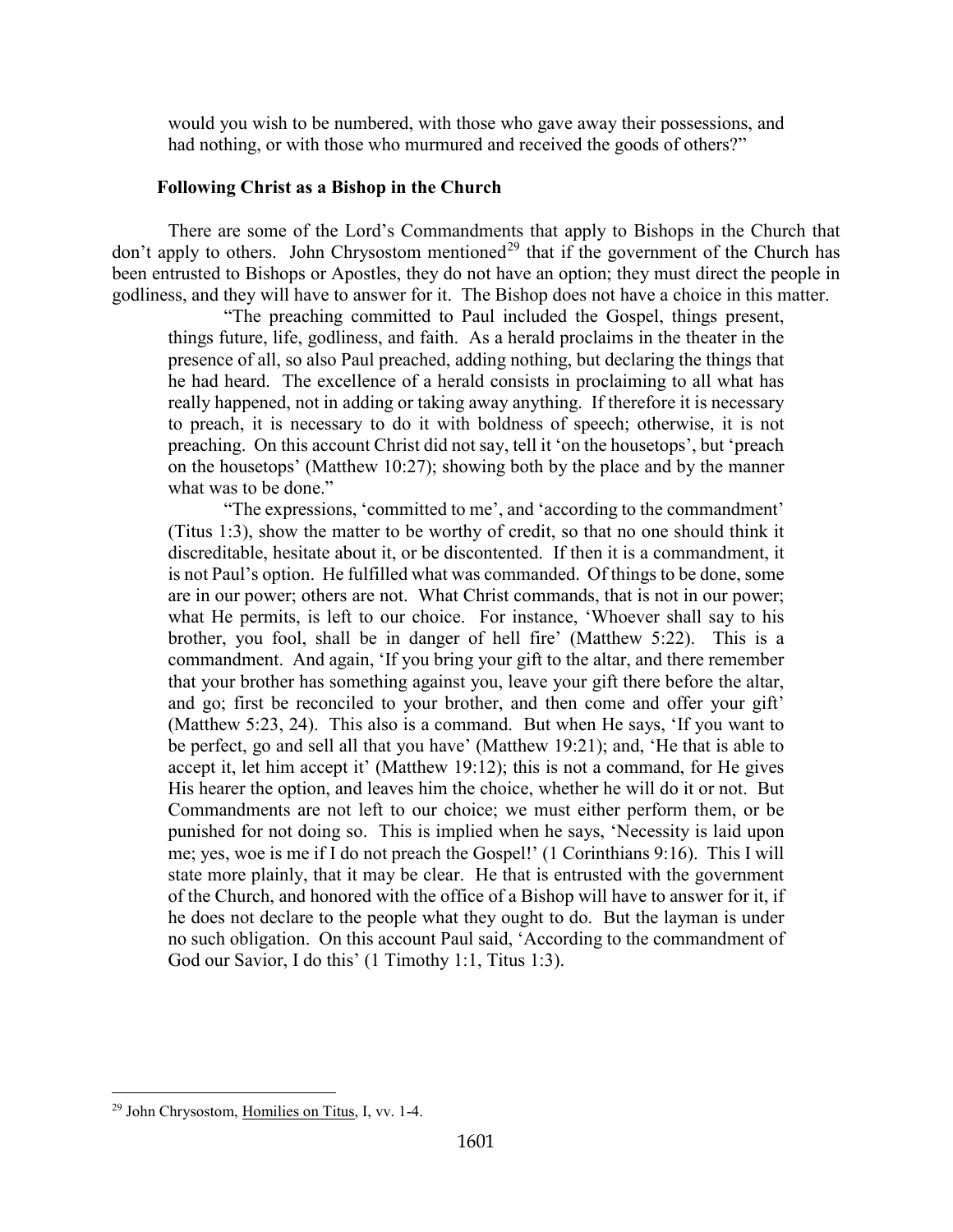### **Difficulties in Following Christ**

John Cassian pointed out<sup>[30](#page-16-0)</sup> that following Christ with His light and easy burden sometimes seems neither light nor easy due to our own perverseness. The devil uses our possessions and our corrupt desires to torment us with worldly cares like an executioner. Instead of walking in the right paths, we find ourselves in dark trackless places, littered with brambles and occupied by snakes.

"Sometimes Christ's yoke seems neither light nor easy, when it is supposed to be easy (Matthew 11:30); this must be ascribed to our perverseness, as we are downcast by unbelief and lack of faith. We fight with foolish obstinacy against His advice, 'If you want to be perfect, go sell (or get rid of) all that you have, and come follow Me' (Matthew 19:21), for we keep the substance of our worldly goods. The devil holds our soul tight in these worldly labors. When he wants to sever us from spiritual delight, he bothers us by diminishing these and depriving us of them, using his crafty wiles. When the lightness of Christ's burden become grievous to us through the evil of a corrupt desire, when we are caught in the chains of that property and substance, which we kept for our comfort, he torments us with the scourges of worldly cares, and we end up torturing ourselves. 'Each one is caught in the cords of his own sins' (Proverbs 5:22), and again, 'You all kindle a fire, and feed a flame; walk in the light of your fire, and in the flame which you have kindled' (Isaiah 50:11 LXX). Solomon witnesses, 'Each man shall be punished, according to how he has sinned' (Wisdom 11:16 LXX). The pleasures, which we enjoy, become a torment to us, and the delights and enjoyments of this flesh, turn like executioners upon their originator. One who is supported by his former wealth and property is sure not to admit perfect humility of heart. We endure all the trials of this present life, and whatever losses the enemy can contrive, not only with the utmost patience, but with real pleasure, because all these implements of goodness help us. When they are lacking, a pride springs up that we are actually wounded by the deadly strokes of impatience at the slightest reproach. It may be said to us by the prophet Jeremiah, 'why take the road to Egypt, to drink the troubled water? And why take the road to Assyria, to drink the water of the River? Your own wickedness will correct you, and your apostasy shall rebuke you. Know and see that it is an evil and a bitter thing that you have forsaken the Lord your God, and that the fear of Me *is* not in you, says the Lord' (Jeremiah 2:18-19). We feel the wondrous sweetness of the Lord's yoke to be bitter, because the bitterness of our repugnance injures it. The exceeding lightness of the Divine burden becomes heavy, because in our obstinate presumption we despise Him. 'Had they gone in good paths, they would have found the paths of righteousness easy' (Proverbs 2:20 LXX). It is plain that we make rough the right and smooth paths of the Lord with the nasty and hard stones of our desires. With our wedding garment torn, we seek trackless and thorny places; blinded by the enticements of present delights, we tear our way with torn legs through dark paths. We are overrun with the briars of sins, so as not only to be pierced by the sharp thorns of the brambles but actually struck down by the bites of deadly serpents and scorpions lurking there. Solomon said, 'Thorns *and* snares *are* in the way of the perverse; He who guards his soul will be

<span id="page-16-0"></span><sup>30</sup> John Cassian, Conference of Abbot Abraham, XXIV, 24.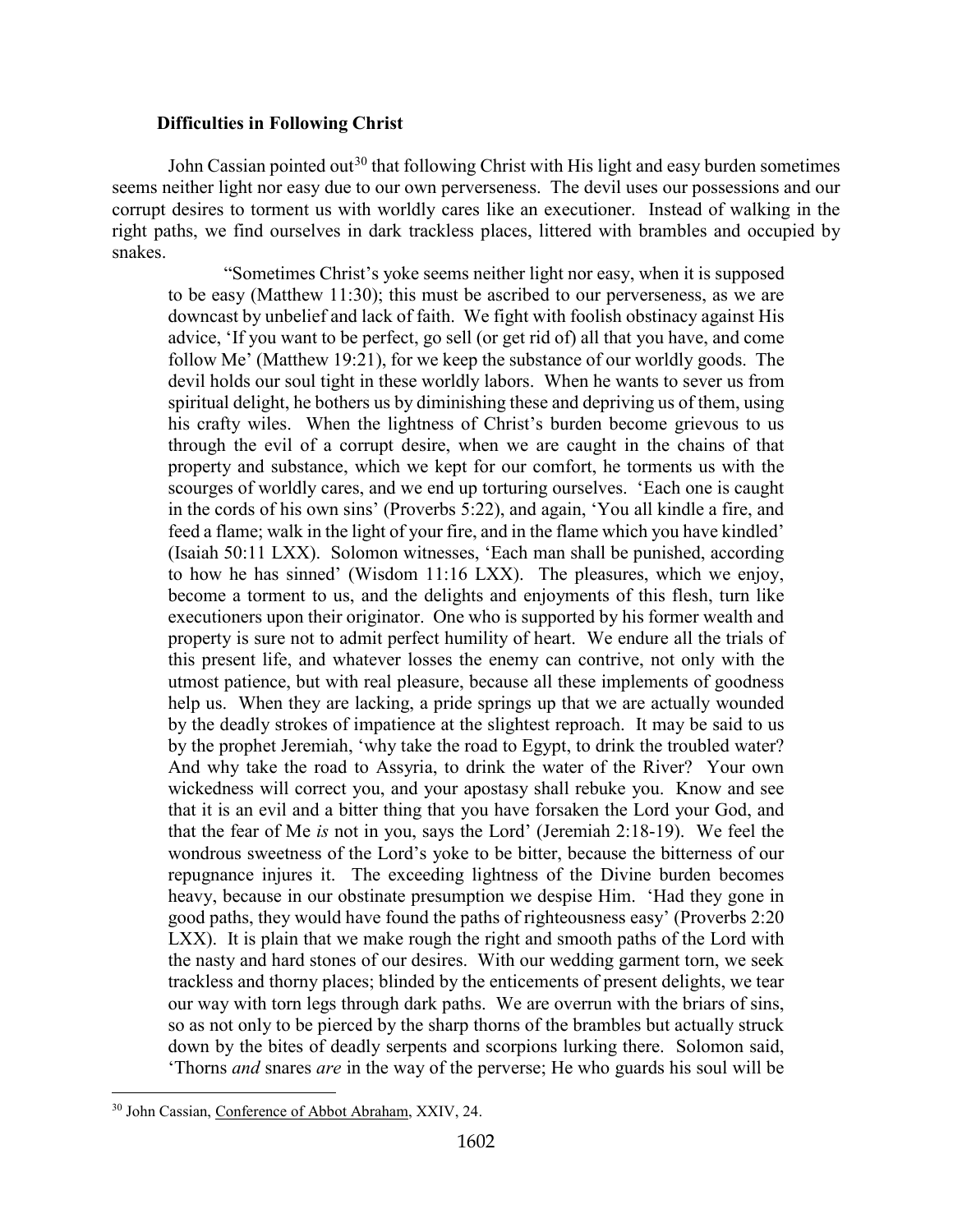far from them' (Proverbs 22:5). Jeremiah added, 'My people have forgotten me; they have offered incense in vain, stumbling in their ways, *leaving* the ancient paths, to enter upon impassable paths' (Jeremiah 18:15 LXX). 'The ways of those, who do not work, are strewn with thorns, but those of the diligent are made smooth' (Proverbs 15:19 LXX). And thus wandering from the king's highway, they can never arrive at that metropolis, where our course should always be directed without swerving. Solomon also said this, 'The labor of fools wearies those who don't even know how to go to the city' (Ecclesiastes 10:15); that is, that 'heavenly Jerusalem, which is the mother of us all' (Galatians 4:26). But whoever truly gives up this world and takes up Christ's yoke, learns from Him, and is trained in the daily practice of suffering wrong, for He is 'gentle and lowly of heart' (Matthew 11:29). He will always remain undisturbed by all temptations, and 'all things will work together for good to him' (Romans 8:28). The words of God are 'good to him that walks uprightly' (Micah 2:7); and again, 'The ways of the Lord are straight, and the righteous shall walk in them; but the ungodly shall fall in them'" (Hosea 14:9).

John Chrysostom pointed out<sup>[31](#page-17-0)</sup> that the poor have the advantage over the rich regarding entry into the Kingdom of God. Poor men have far fewer impediments than rich men, and thus are much more likely to enter. This is apparent in the story of Lazarus and the rich man, and the Lord calls us to become poor in order to become perfect. Some common notions are that the rich and poor will enter the Kingdom equally, and that the poor man is subjected to many evils because of his poverty. Chrysostom refutes these notions and shows that the rich have a much more difficult time in this life.

"The poor have the advantage over the rich in the things of this life; and not in the things of this life only, but also in those that are higher. What leads us to the kingdom of God: riches or poverty? Let us hear the Lord Himself saying that 'It is easier for a camel to go through the eye of a needle than for a rich man to enter the kingdom of heaven' (Matthew 19:24). But of the poor the contrary, 'If you want to be perfect, sell what you have, and give to the poor; and come, follow Me; and you shall have treasure in heaven' (Matthew 19:21). But if you will, let us see what is said on either side. 'Narrow is the gate and difficult is the way which leads to life, and there are few who find it' (Matthew 7:14). Who then enters by the narrow way, he that is in luxury, or he that is in poverty; he that is independent, or he that carries ten thousand burdens; the lax and debauched, or the thoughtful and anxious? Consider the example of the beggar Lazarus! Lazarus was very poor; and he that passed him by as he lay at his gate was rich. Which then entered into the kingdom, and was in delight in Abraham's bosom? Which of them was scorched, with not even a drop of water at his command? But, said one, 'many poor will be lost, and many rich will enjoy those unspeakable goods'. Rather, one may see the contrary; few rich will be saved, but of the poor there will be far more. Consider making accurate measurements of the hindrances of riches and the defects of poverty. 'The love of money is a root of all kinds of evil' (1 Timothy 6:10). Who stands close to this root of all kinds of evils, the rich man, or the poor man? Is it not very plainly the rich? For the more things anyone surrounds himself with, the more he desires more. Vainglory also damages many good deeds, and close to this again the rich

<span id="page-17-0"></span><sup>31</sup> John Chrysostom, Homilies on 2 Corinthians, XIII, vv. 11-12.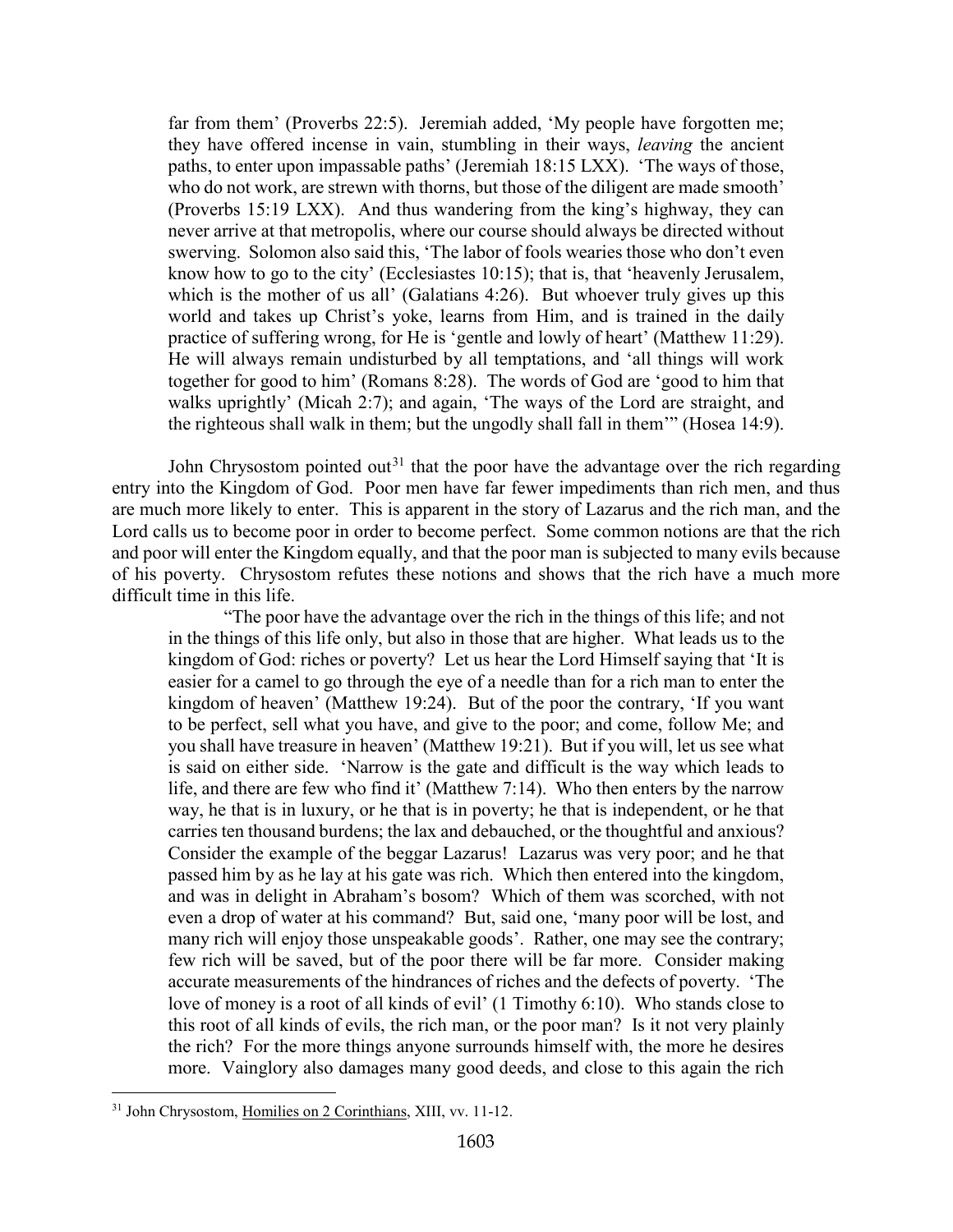man has his dwelling. 'But', said one, 'you don't mention the evils of the poor man, his affliction, his difficulty'. This is both common to the rich and the poor, and is more a problem for the rich man than the poor man. Those, that appear to be evils from poverty, are common to either; while those that appear to be evils from riches are problems for rich men only. 'But', said one, 'for lack of necessities the poor man commits many horrible things'. No poor man commits as many horrible things from lack, as do the rich for the sake of surrounding themselves with more, and of not losing what belongings they have. The poor man does not so eagerly desire necessities as the rich does luxuries; nor has the poor man as much strength to put wickedness in practice as the rich man has. If then the rich man is both more willing and able, it is quite plain that he will rather commit such, and more of them. Nor is the poor man so much afraid with respect to hunger, as the rich man is anxious with respect to the loss of what he has. Since the rich man is close to vainglory, arrogance and the love of money, the root of all evils, what hope of salvation does he have except he displays much wisdom? And how shall he walk the narrow way? Let us not carry about vague notions of the multitude, but examine the facts. Here is something absurd! Respecting money, we do not trust others, but refer to figures and calculations. But in calculating about facts, we are easily drawn away by the opinions of others; even though we possess an exact balance for all things; that is, the divine Laws. I exhort you all, disregard what the multitude thinks about these things, and inquire from the Scriptures; and having learned what true riches are, let us pursue them that we may obtain also the eternal good things."

### **Following Christ Means Giving Up Something**

<span id="page-18-0"></span>John Chrysostom asked<sup>[32](#page-18-1)</sup> what it was that made Peter and John stand out when they raised up the lame man (Acts 3:1-11). It was the giving up of their possessions that Christ commended, not the working of miracles. Christ doesn't ask us to perform miracles; He does ask us to retreat from a concentration on worldly possessions.

"Which sort of thing then made Peter glorious and blessed, the raising up of the lame man (Acts  $3:1-11$ ), or the casting away his money (Acts  $3:6$ )? This we may learn from the Master Himself. What does He Himself say to the rich man seeking eternal life? He did not say, 'raise up the lame', but, 'Sell your goods, and give to the poor, and come and follow me, and you shall have treasure in Heaven' (Matthew 19:21). Peter again did not say, 'Behold, in Your Name we cast out demons'; although he was casting them out, but, 'Behold, we have left everything and followed You; what shall we have?' (Matthew 19:27). Christ again, in answering Peter did not say, 'If any man raises up the lame', but, 'whoever has left houses or lands, shall receive a hundredfold in this world, and shall inherit everlasting life"" (Matthew 19:29).

"Let us also then emulate Peter that we may not be confounded, but may with confidence stand at the judgment seat of Christ; that we may win Him to be with us, even as He was with His disciples. He will be with us, like He was with them, if we are willing to follow them, and to be imitators of their life and conversation. God crowns and commends men, not requiring you to raise the dead,

<span id="page-18-1"></span><sup>32</sup> John Chrysostom, Homilies on Matthew, XC, 4.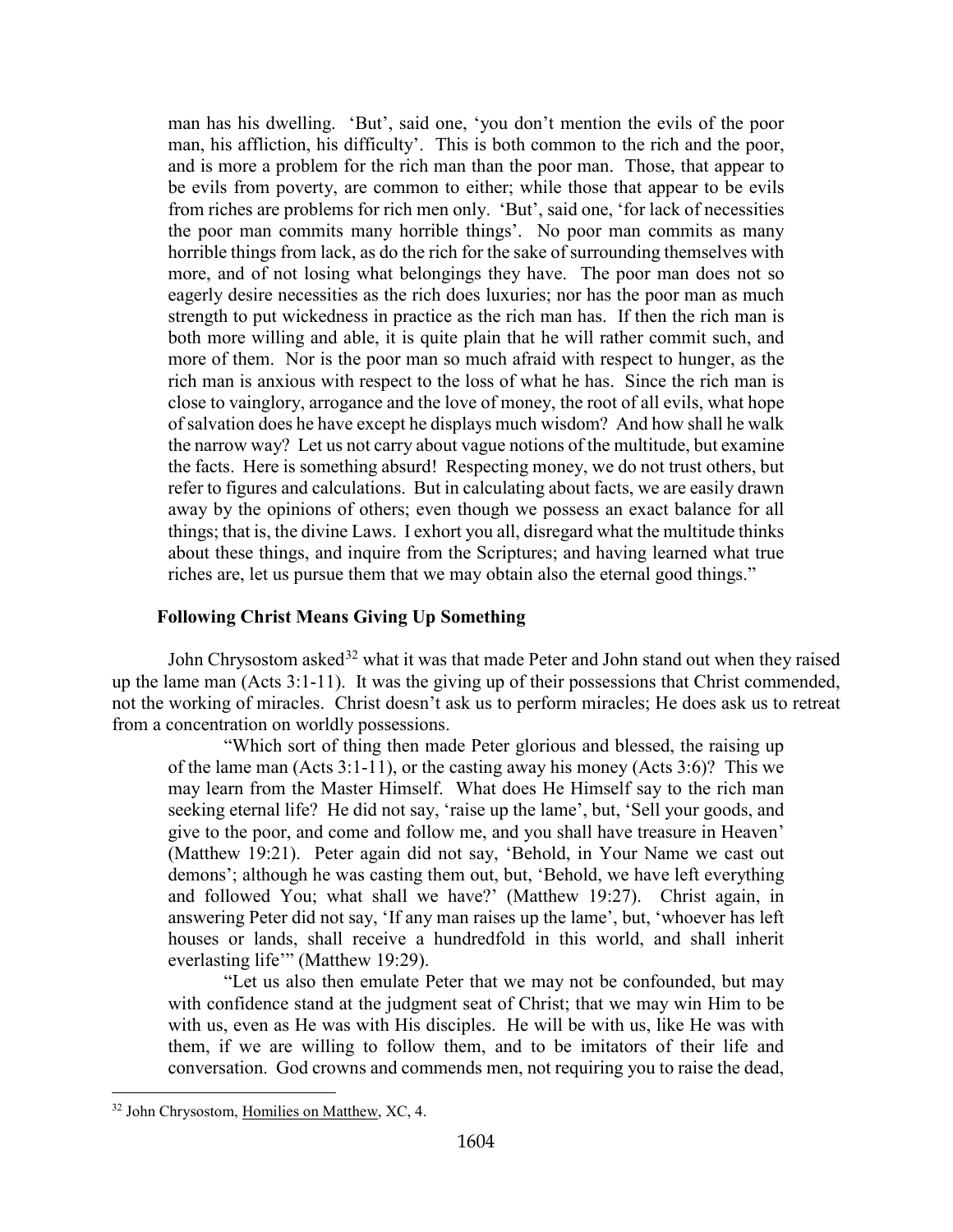or to cure the lame. It is not these things that make one like Peter, but the giving up of one's goods, for this was the Apostles' achievement. But do you find it impossible to give them up? In the first place, I say, it is possible; but I do not compel you, if you are unwilling, or constrain you to it. But this I entreat, to spend at least a part on the needy, and to seek for yourself nothing more than is necessary. For thus shall we both live our life here in security and without trouble, and enjoy eternal life."

# <span id="page-19-0"></span>**Selling Everything to Obtain Treasure in Heaven**

Jesus said to the rich young ruler, "If you want to be perfect, go, sell what you have and give to the poor, and you will have treasure in heaven; and come, follow Me" (Matthew 19:21). The means to becoming perfect and following Christ is selling what we have and giving to the poor.

This is just what the Church did after Pentecost, where "everyone who were possessors of lands or houses sold them, and brought the proceeds of the things that were sold, and laid *them* at the Apostles' feet; and they distributed to each as anyone had need. And Barnabas, a Levite of the country of Cyprus, having land, sold *it,* and brought the money and laid *it* at the Apostles' feet" (Acts 4:34-37). Thus the entire community desired to become perfect by selling what they had and giving to the poor.

John Chrysostom noted<sup>[33](#page-19-1)</sup> that when Christ told His followers to "follow Him", He meant for us to do as He did, and He never had any possessions. The rich young ruler claimed to have kept the Commandments, but hadn't, since he didn't care for his neighbor. If we wish, we can reverse this and trade our worldly possessions for treasure in heaven.

"When the young man said, 'what shall I do to inherit eternal life?' (Matthew 19:16), Christ, after repeating to him the other Commandments, ended with the love of his neighbor. Similarly, many of us may say that we also have kept these, for we have not robbed, killed, or committed adultery; yet we may not be able to say that we have loved our neighbor, as we ought to. For if a man has envied or spoken evil of another, if he has not helped him when injured, or given to him of his substance, then neither has he loved him. Now Christ has commanded not only this, but something besides. 'Sell what you have, and give to the poor; and come, follow Me' (Matthew 19:21), terming the imitating of Him in our actions 'following' Him. What do we learn from this? First, that he who does not have all these things cannot attain the chief places in that rest. After the young man had said, 'All these things I have done', Christ, as though some great thing were lacking for him to be perfectly approved, replied, 'If you want to be perfect, sell what you have, and give to the poor; and come, follow Me'".

"Secondly, Christ rebuked the man for his vain boast; one that lived in such luxury, and had no concern for others living in poverty, how could he love his neighbor? So, in this matter he spoke the truth about keeping the Commandments! Let us do both of these things; let us be eager to donate our wealth and to purchase heaven. For worldly honor, men have often spent all they have for an honor, which

<span id="page-19-1"></span><sup>33</sup> John Chrysostom, Homilies on John, XXXIX, 4.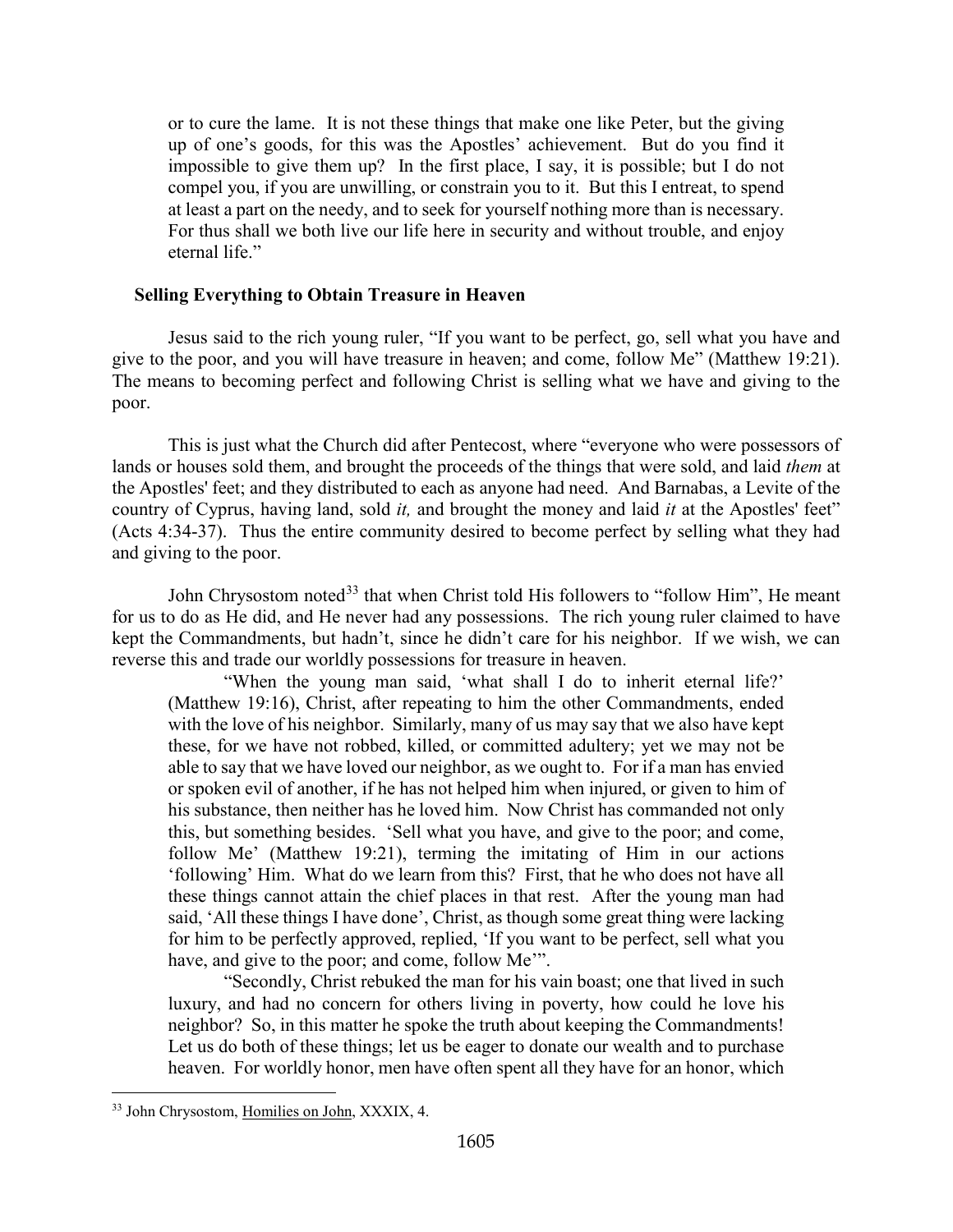stays here below, and does not even stay with us long. What madness it is to do this, when it is in our power voluntarily to give to others, and so to take with us those things of which we shall even against our will be deprived? If a man were being led to death and it were proposed to him to give up all his goods and so go free, we should think he was granted a favor. Shall we, who are being led to the pit, when it is allowed us to give up half and be free, prefer to be punished, and uselessly to retain what is not even ours, forfeiting what is rightly ours? What excuse shall we have? What claim for pardon shall we have, when so easy a road has been cut for us into life? We rush down precipices, and travel along an unprofitable path, depriving ourselves of all things both here and hereafter, when we might enjoy both in security. Let us stop now, and come to our senses; let us rightly dispose of worldly things, that we may easily receive those which are to come."

John Chrysostom spoke<sup>[34](#page-20-0)</sup> of almsgiving as part of perfection, using examples such as Nebuchadnezzar, Zacchaeus, and Christ's instruction to His disciples, "If you want to be perfect".

"Who was more shameful and iniquitous than Nebuchadnezzar? The man was impious; after signs without number he refused to come to his senses, but cast the servants of God into a furnace; yet after doing these things, he worshipped God. What did Daniel say afterward? 'O king, let my counsel please you, and atone for your sins by alms, and *your* iniquities by compassion on the poor; it may be God will be long-suffering to your transgressions' (Daniel 4:27 LXX). In so speaking, Daniel didn't doubt, but wished to put him in greater fear, and to make a stronger case for doing these things. If Daniel had spoken as if forgiveness was free and easy, the king would have been more apathetic. By leaving it doubtful, Nebuchadnezzar's fear was made greater, and Daniel urged him on. This is the reason why Daniel did not make forgiveness certain to him. Shall there be pardon for so great impieties? Yes. There is no sin, which alms cannot cleanse, none, which alms cannot quench. All sin is beneath this; it is a medicine adapted for every wound. What is worse than a publican? His occupation is complete injustice; and yet Zacchaeus washed away all these sins. Note how Christ shows this<sup>[35](#page-20-1)</sup> by the care taken for almsgiving (Luke 19:8-10). Paul also says, 'only that we remember the poor' (Galatians 2:10); everywhere the Scripture has much to say concerning this matter. 'The ransom of a man's soul is his own wealth' (Proverbs 13:8). With reason Christ said, 'if you want to be perfect, sell what you have, and give to the poor, and come, follow Me' (Matthew 19:21). This may well be part of perfection. But alms may be done not only by money, but by deeds. For example, one may kindly stand by a person to aid and defend him; one may reach to him a helping hand; the service rendered by deeds has often done more good than money."

<span id="page-20-0"></span><sup>34</sup> John Chrysostom, Commentary on Acts, XXV.

<span id="page-20-1"></span><sup>&</sup>lt;sup>35</sup> First Zacchaeus gave half his goods to the poor as alms; then he offered fourfold restitution for the cases where he had defrauded anyone, which was the penalty prescribed by the Law for theft (Exodus 22:1). Following this, Jesus said that salvation had come to Zacchaeus' house.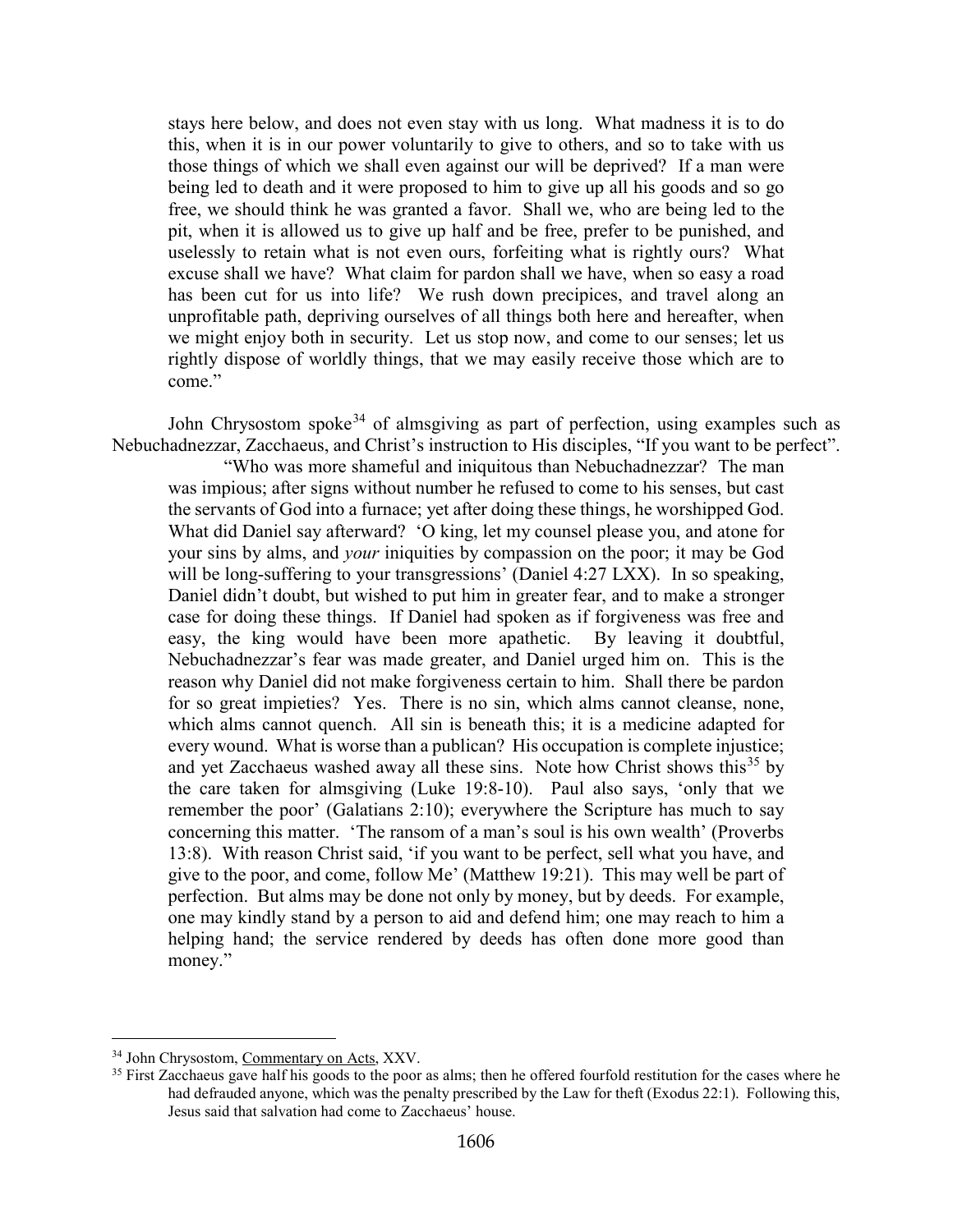Cyprian of Carthage noted<sup>[36](#page-21-0)</sup> that the Lord told us to abandon everything and take no thought for tomorrow, since our earthly wealth is a snare and a trap. God rebuked the rich fool, and advised us to become perfect by abandoning our wealth to the poor; we would then accompany our wealth to the Kingdom of God. If we are able to do this, the Lord promises that we shall not lack food.

"We who have renounced the world, and have cast away its riches and pomp in the faith of spiritual grace, should only ask for ourselves food and support. The Lord instructs us, 'Whoever doesn't forsake all that he has, cannot be my disciple' (Luke 14:33). But he who has begun to be Christ's disciple, renouncing all things according to the word of his Master, ought to ask for his daily food, and not to extend the desires of his petition to a long period. The Lord again says, 'Take no thought for tomorrow, for tomorrow itself shall take thought for itself. Sufficient for the day *is* its own trouble' (Matthew 6:34). With reason, then, does Christ's disciple ask food for himself for the day, since he is prohibited from thinking of tomorrow; because it becomes a contradiction and a repugnant thing for us to seek to live long in this world, since we ask that the kingdom of God should come quickly. Paul admonishes us, giving substance to the steadfastness of our hope and faith, 'We brought nothing into *this* world, *and it is* certain we can carry nothing out. And having food and clothing, with these we shall be content. But those who desire to be rich fall into temptation and a snare, and *into* many foolish and harmful lusts which drown men in destruction. For the love of money is a root of all *kinds of* evil, for which some have strayed from the faith in their greediness, and pierced themselves through with many sorrows'" (1 Timothy 6:7-10).

"He teaches us that riches are not only to be despised, but that they are also dangerous; in them is the root of seducing evils, that deceive the blindness of the human mind by a hidden deception. God rebuked the rich fool, who thought of his earthly wealth, and boasted in the abundance of his overflowing harvests, saying, 'You fool, this night your soul shall be required of you; then who's shall those things be which you have provided?' (Luke 12:20). The fool who was to die that night was rejoicing in his storehouse, and he to whom life already was failing, was thinking of the abundance of his food. But, on the other hand, the Lord tells us that he becomes perfect and complete who sells all his goods, and distributes them for the use of the poor, and so lays up for himself treasure in heaven. He says that that man is able to follow Him, and to imitate the glory of the Lord's passion, who, free from hindrance, is involved in no entanglements of worldly estate, but free himself, accompanies his possessions, which before have been sent to God. In order that every one of us may be able to prepare himself, let us thus learn to pray, and know, from the character of the prayer, what he ought to be."

"For daily bread cannot be lacking to the righteous man, since it is written, 'The Lord will not allow the righteous soul to famish' (Proverbs 10:3); and again 'I have been young and now am old, yet have I not seen the righteous forsaken, nor his descendants begging bread' (Psalm 37:25). And the Lord moreover promises, 'Do not worry, saying, "What shall we eat, or what shall we drink or what shall we wear". For after all these things the Gentiles seek. For your heavenly Father knows that you need all these things. But seek first the kingdom of God and His

<span id="page-21-0"></span><sup>36</sup> Cyprian of Carthage, Treatises, IV, 19-21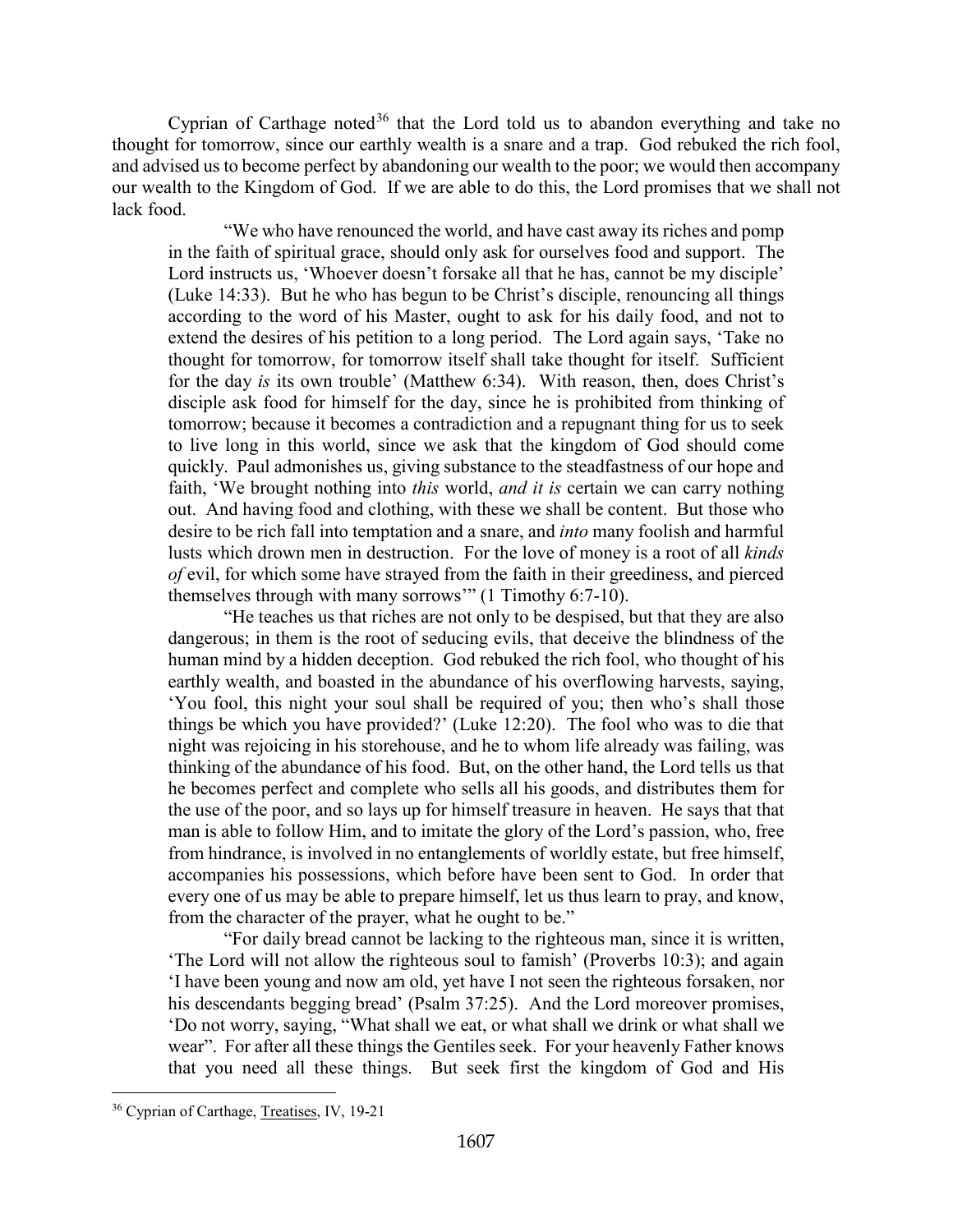righteousness, and all these things shall be added to you' (Matthew 6:31-33). To those who seek God's kingdom and righteousness, He promises that all things shall be added. Since all things are God's, nothing will be lacking to him who possesses God, if God Himself is not lacking to him. Thus, a meal was divinely provided for Daniel. When he was shut up by the king's command in the den of hungry lions, the man of God was fed<sup>[37](#page-22-0)</sup>. Thus, Elijah in his flight was nourished by ravens serving him in his persecution. What detestable cruelty is the malice of man! The lions spare Daniel; the birds feed Elijah; while men lay snares, and rage against each other!"

Christ clearly taught that it is good to dispense with one's possessions, and everyone in the Church after Pentecost practiced that. For us to do that today is very difficult, however. There was a great support structure in the Church after Pentecost that is hard to duplicate today. Then the Church was run by Apostles who healed people every day (Acts 5:15-16), and seven of the Seventy Apostles (who also healed people regularly) were commissioned as deacons just to oversee equitable distribution of food. People were of one heart and one soul (Acts 4:32), and everyone contributed to the common effort. If someone tried to be deceitful and not contribute an honest effort, the Apostles had the ability to look right through them and discern it (Acts 5:1-10).

Pockets of this kind of life still exist today, but only in scattered monasteries<sup>[38](#page-22-1)</sup> throughout the world, where the monasteries are typically directed by an Abbot or Abbess, who has the spiritual gifts appropriate for the task.

John Chrysostom made a case<sup>[39](#page-22-2)</sup> for voluntary poverty being not just a great good, but the way to enjoy true riches. Some accuse poverty as being the cause of many evils; this contradicts Christ, who spoke, demonstrated and taught the opposite.

"Let no man regard poverty a cause of disgrace. If virtue is there, all the wealth of the world is not even a speck in comparison. Let us follow after this, if we want to enter into the kingdom of heaven. Jesus said, 'Sell what you have, and give to the poor, and you shall have treasure in Heaven' (Matthew 19:21). And again, 'It is hard for a rich man to enter into the Kingdom of Heaven' (Matthew 19:23). Do you see that even if we don't have poverty, we ought to draw it to us? So great a good is Poverty; for it guides us by the hand on the path which leads to Heaven; it is an anointing for combat, an admirable exercise, a peaceful haven."

"But you say, I have need of many things, and I am unwilling to receive handouts from anyone. Nevertheless, even in this respect the rich man is inferior to you; for you perhaps ask handouts for your support, but he shamelessly asks for ten thousand things for covetousness' sake. It is the rich that are in need of many people, often those who are unworthy of them. For instance, they often stand in

<span id="page-22-0"></span><sup>37</sup> Lancelot Brenton, "Bel and the Dragon", 1:30-42, in The Septuagint with Apocrypha, Hendrickson Publishers, Peabody MA, 1990.

<span id="page-22-1"></span> $38$  For the development of monasteries in the  $1<sup>st</sup>$  century, where the monasteries initially took on a very similar character to the life in the Church after Pentecost, see the Study on the life of the Evangelist Mark, one of the Seventy Apostles.

<span id="page-22-2"></span><sup>&</sup>lt;sup>39</sup> John Chrysostom, Homilies on Hebrews, XVIII, 5.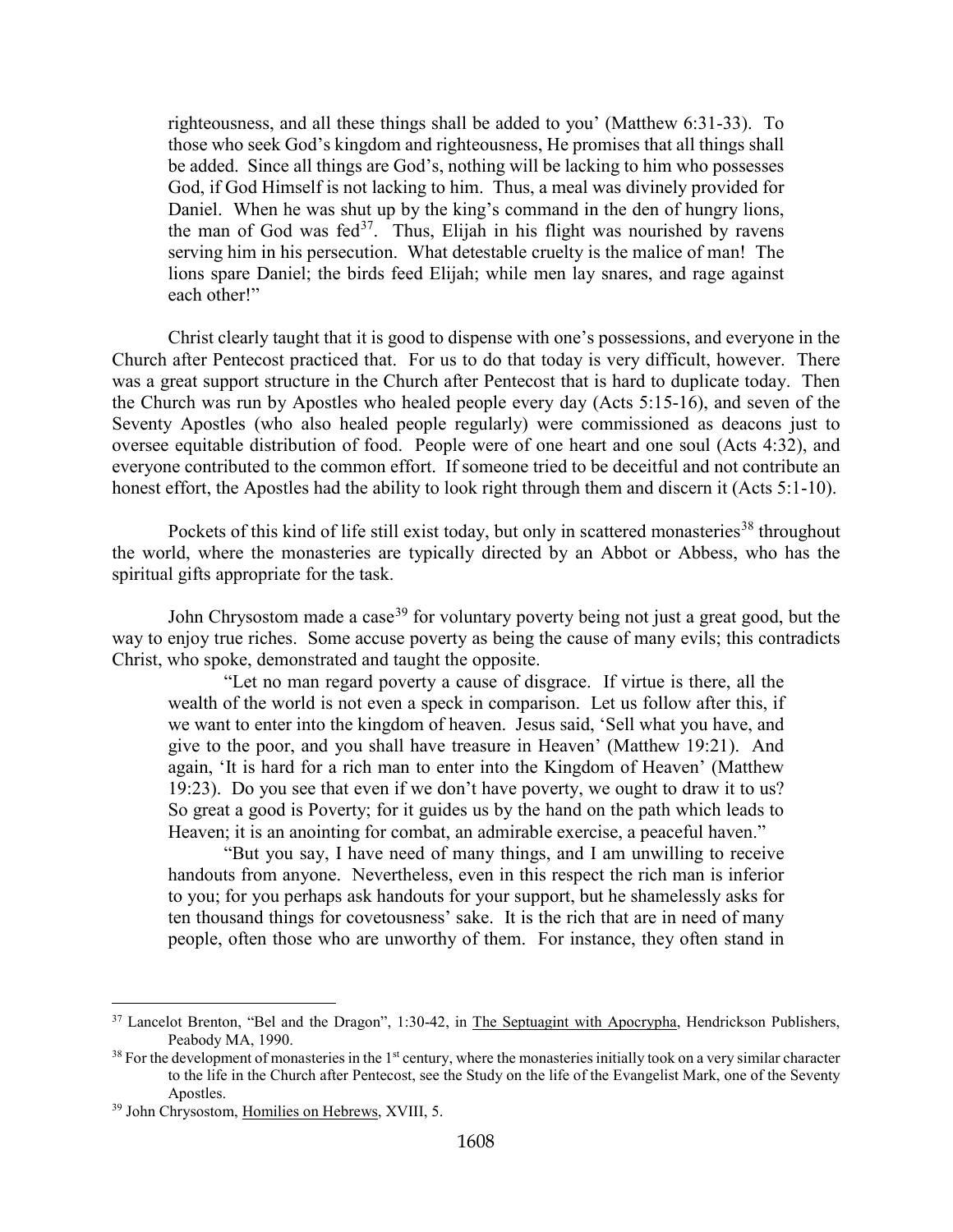need of soldiers or slaves, but the poor man has no need even of the Emperor himself."

"Let no man then accuse poverty as being the cause of many evils, nor let him contradict Christ, who declared it to be the perfection of virtue, saying, 'If you want to be perfect' (Matthew 19:21). For this Christ spoke in His words, showed by His acts, and taught by His disciples. Let us therefore follow after poverty; it is the greatest good to the sober-minded."

"Perhaps some of those who hear me avoid poverty as a bad omen. I do not doubt it. This disease is great among most men, and is the tyranny of wealth, that they cannot endure the renunciation of it. Far be this from the Christian's soul; for nothing is richer than he who chooses poverty of his own accord, and with a ready mind."

John Cassian stated<sup>[40](#page-23-1)</sup> that some people deceive themselves by quoting "It is more blessed to give than to receive" while they ignore "If you want to be perfect, go sell all that you have", in an excuse to live in luxury while they donate a little from their abundance.

"Some try to make out a case for their avarice, by quoting the authority of Scripture, which they interpret with vile ingenuity, in their desire to pervert for their own purposes a saying of the Lord Himself. Instead of adapting their own life to the meaning of the Scripture, they make the meaning of Scripture bend to the desires of their own lust. Jesus had said, 'It is more blessed to give than to receive' (Acts 20:35). By an entirely wrong interpretation of this they think that they can weaken the force of the Lord in which he says, 'If you want to be perfect, go sell all that you have and give to the poor, and you shall have treasure in heaven; and come, follow me' (Matthew 19:21). They think that under cover of this they need not deprive themselves of their riches. They declare that they are more blessed if, supported by their belongings, they give to others out of their superabundance. While they don't embrace with the Apostle that glorious state of denial for Christ's sake, they are not content either with manual labor or the sparse diet of fasting. These must know that they are deceiving themselves, and have not really renounced the world, while they are clinging to their riches."

#### <span id="page-23-0"></span>**Wealth is Not Evil by Itself**

Since some of the early heretics taught that wealth, and all material things are evil, the Church Fathers sometimes went out of their way to correct this mistaken idea. Cyril of Jerusalem pointed out<sup>[41](#page-23-2)</sup> that money and riches are not evil by themselves, but it is the bad use of money that causes problems. Money can become a door to the Kingdom. The devil may claim to control wealth, but we don't have to believe him.

"Riches, gold and silver are not, as some<sup>[42](#page-23-3)</sup> think, the devil's, "For the faithful has the whole world full of wealth, but the faithless has not even a penny' (Proverbs 17:6 LXX). Now nothing is more faithless than the devil; and God says plainly, 'The gold is Mine, and the silver is Mine' (Haggai 2:8). If you use it well,

<span id="page-23-1"></span><sup>40</sup> John Cassian, Institutes of the Coenobia, VII, 16.

<span id="page-23-2"></span><sup>&</sup>lt;sup>41</sup> Cyril of Jerusalem, Catechetical Lectures, VIII, 6-7.

<span id="page-23-3"></span> $42$  One of the teachings of the Manicheans was that all material things belong to the devil.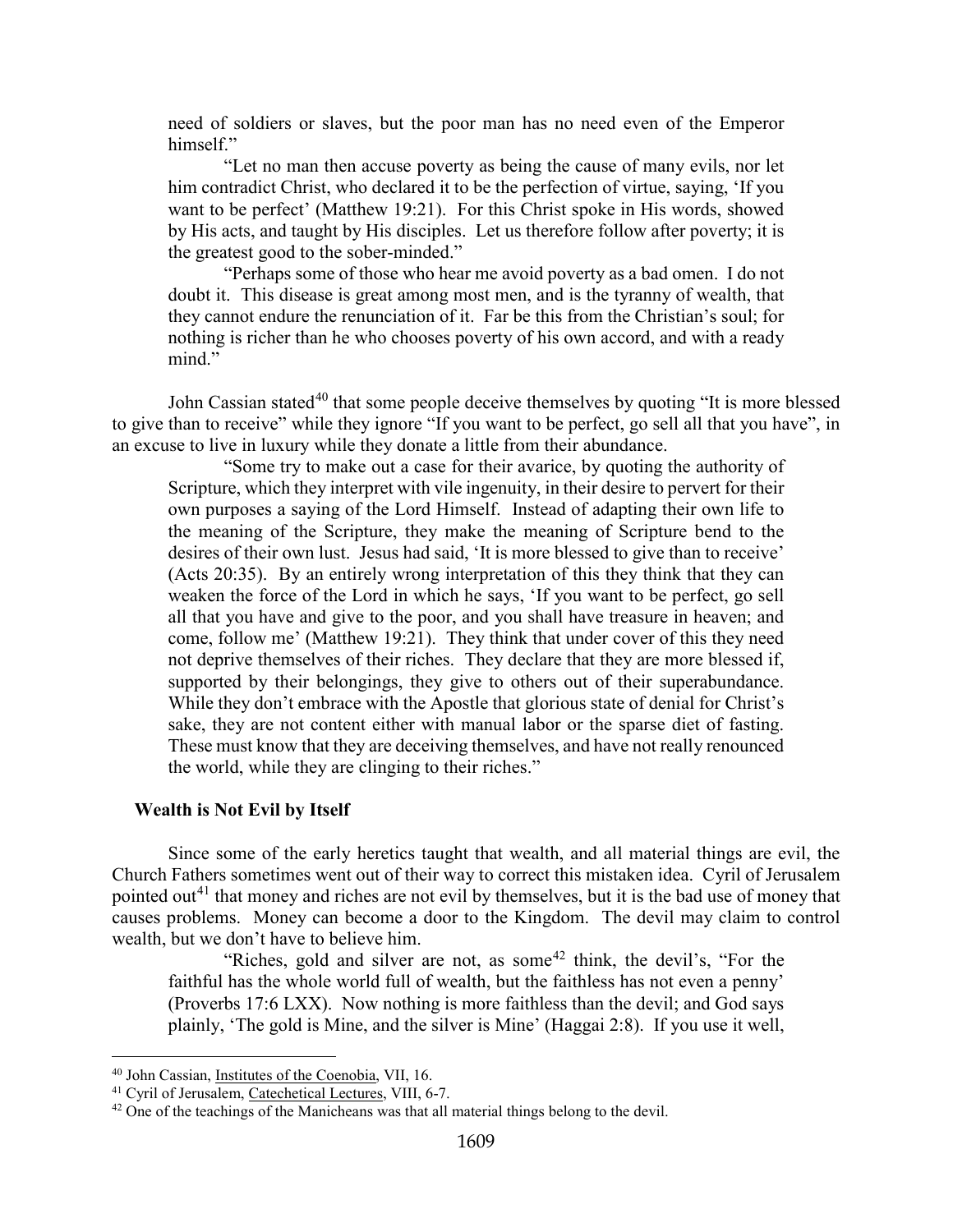there is no fault to be found with money; but whenever you have made a bad use of that which is good, then being unwilling to blame your own management, you impiously throw the blame on the Creator. A man may even be justified by money; 'I was hungry, and you gave Me food'; that certainly was from money. 'I was naked, and you clothed Me' (Matthew 25:35-36); that certainly was by money. Money may become a door to the kingdom of heaven. 'Sell what you have, and give to the poor, and you shall have treasure in heaven'" (Matthew 19:21).

"Now I have made these remarks because of those heretics who regard possessions, money, and men's bodies as cursed. For I neither wish you to be a slave of money, nor to treat as an enemy the things which God has given you for use. Never say that riches are the devil's; even though he may say, 'All these things I will give You if You will fall down and worship me' (Matthew 4:9). One may reject what he says; for we don't have to believe the liar. Perhaps he spoke the truth, being compelled by the power of Christ's presence; for he didn't say, 'All these I will give you, for they are mine', but, 'for they are delivered to me'. He has not grasped the dominion of them, but confessed that he had been entrusted with them, and was for a time dispensing them. But at a proper time, interpreters should inquire whether his statement is false or true."

John Chrysostom pointed out<sup>[43](#page-24-0)</sup> that Paul did not ask the rich to get rid of their possessions, but to be humble about what they have. The covetous man is a slave; someone who is a master of his wealth is not. Those that are free from pride could also become free from the eagerness to be rich. Wealth is uncertain; the one who is truly rich is the one who gives much, not the one who possesses much.

"We should inquire into the reason that Paul does NOT say, 'Command those who are rich in the present world, not to be rich; charge them to become poor; charge them to get rid of what they have'; but instead Paul says, 'Command them not to be haughty' (1 Timothy 6:17). He knew that the root and foundation of riches is pride; and that if any man understood how to be unassuming, he would not make a big deal about the matter. Tell me, why do you lead around so many servants, parasites, and flatterers? Not for necessity, but only for pride; that you may seem more dignified than other men! Paul knew that wealth is not forbidden if it is used for what is necessary. Wine is not a bad thing, but drunkenness is so. A covetous man is one thing, and a rich man is another thing. The covetous man is not rich; he is lacking many things, and while he needs many things, he can never be rich. The covetous man is a keeper, not a master, of wealth; a slave, not a lord. He would rather give anyone a portion of his flesh, than his buried gold, which he watches and keeps with all his effort. How does he hold possession of those things, of which he has neither the free use, nor the enjoyment? Besides this, Paul is not accustomed to command everything for every man, but accommodates himself to the weakness of his hearers, just as Christ did. When that rich man came to Him, and asked Him concerning Life, He did not say at once, 'Go, sell what you have', but He spoke to him of other Commandments. Afterwards, when he challenged Him and said, 'What do I still lack?', He didn't simply say, 'Sell what you have'; but, 'If you want to be perfect, go and sell what you have' (Matthew 19:21). 'I lay it down for your

<span id="page-24-0"></span><sup>43</sup> John Chrysostom, Homilies on the Statues, II, 14-15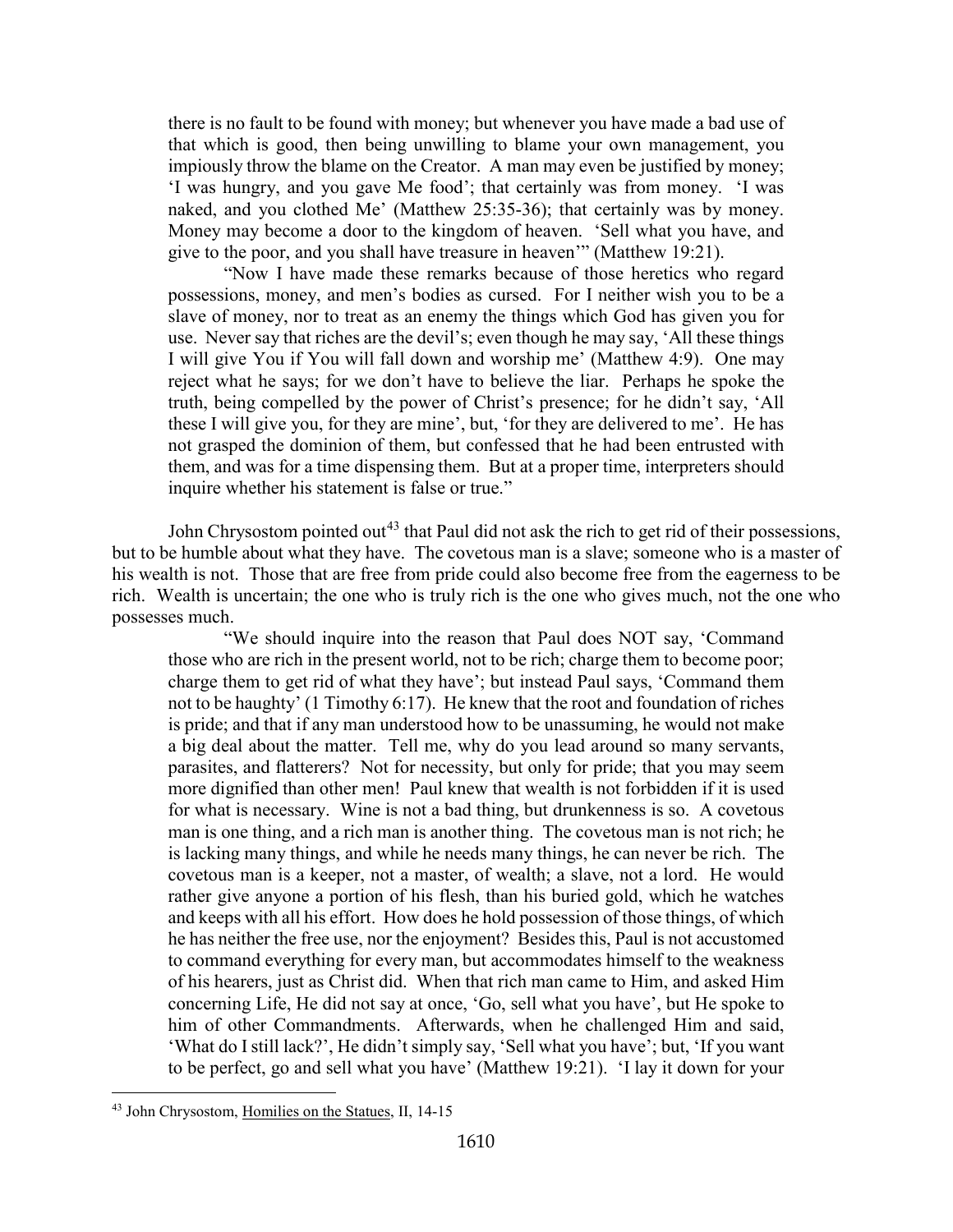determination. I give you full power to choose. I do not lay upon you any necessity'. For this reason, Paul didn't speak to the rich concerning poverty, but concerning humility. He did this as well because of the weakness of his hearers, because he perfectly knew, that if he could bring them to be free from pride, he could also free them from eagerness about being rich."

"After giving this admonition, 'not to be prideful', he also taught how they would be able to avoid being so. They should consider the nature of wealth; how uncertain and faithless it is! Therefore, he goes on to say, 'Neither trust in uncertain riches' (1 Timothy 6:17). The rich man is not one who is in possession of much, but one who gives much. Abraham was rich, but he was not covetous; he looked around wherever there happened to be a stranger, or a poor man, in order that he might aid poverty, and be hospitable to the traveler. He didn't cover his roof with gold, but fixed his tent near the oak; he was content with the shadow of its leaves. Yet so illustrious was his lodging that angels stayed with him (Genesis 18:1-16). They didn't look for a splendid house, but virtue of soul. Let us imitate this man then, beloved, and give what we have to the needy. That lodging was crudely prepared, but it was more illustrious than the halls of kings. No king has ever entertained angels; but Abraham, dwelling under that oak, was thought worthy of that honor."

Cyprian of Carthage noted<sup>[44](#page-25-0)</sup> that Christ prescribes nothing more frequently than almsgiving. This He calls perfection and the pearl of great price. He who gives alms according to God's precept believes in God like Abraham. Unfruitful men are cut off and cast into the fire, but the merciful are called into the Kingdom.

"The Lord, the Teacher of our life and Master of eternal salvation, prescribes nothing more frequently than devotion to almsgiving, and laying up heavenly treasures. 'Sell your goods, and give alms' (Luke 12:33). And again, 'Do not lay up for yourselves treasures on earth, where moth and rust destroy and where thieves break in and steal; but lay up for yourselves treasures in heaven, where neither moth nor rust destroys and where thieves do not break in and steal. For where your treasure is, there your heart will be also' (Matthew 6:19-21). When He wished to set forth a man perfect and complete by the observation of the Law, He said, 'If you want to be perfect, go and sell what you have, and give to the poor, and you shall have treasure in heaven; and come follow me' (Matthew 19:21). Moreover, in another place He says that a merchant of the heavenly grace, and a gainer of eternal salvation, ought to purchase the precious pearl — that is, eternal life — at the price of the blood of Christ, from the amount of his inheritance, parting with all his wealth for it. He says, 'The kingdom of heaven is like a merchant seeking good pearls. And when he found a precious pearl, he went and sold all that he had, and bought it"" (Matthew 13:45-46).

"He calls those the children of Abraham whom He sees to be laboring in aiding and nourishing the poor. For when Zacchaeus said, 'Behold, half of my goods I will give to the poor; and if I have done any wrong to any man, I will restore it fourfold', Jesus answered, 'Salvation has come to this house, for he also is a son of Abraham' (Luke 19:8-9). If Abraham believed in God, and it was counted to

<span id="page-25-0"></span><sup>44</sup> Cyprian of Carthage, Treatises, VIII, 7-8.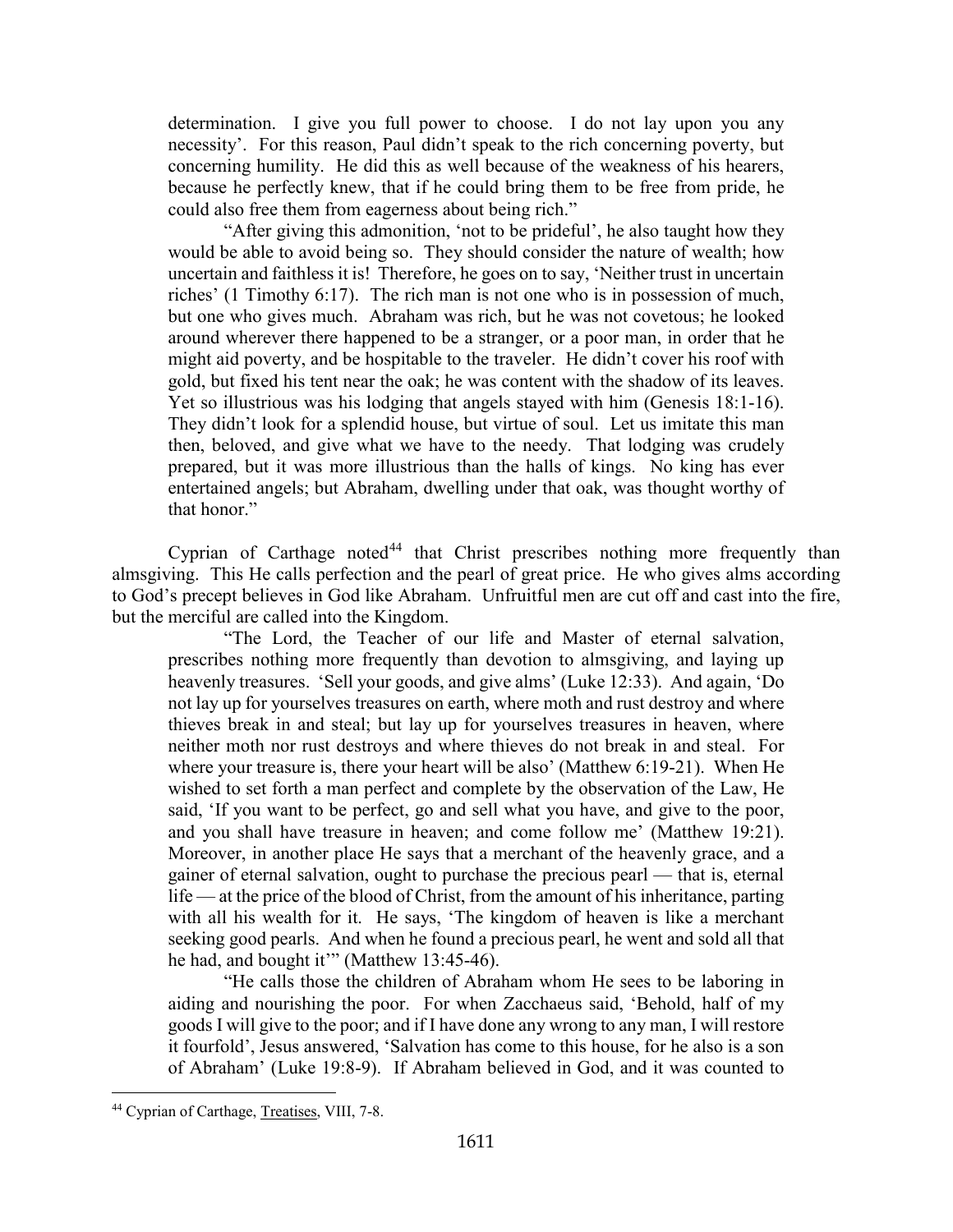him for righteousness (James 2:23), certainly he who gives alms according to God's precept believes in God, and he who has the truth of faith maintains the fear of God. Moreover, he who maintains the fear of God considers God in showing mercy to the poor. He labors thus because he believes that unfruitful trees, that is, unproductive men, are cut off and cast into the fire, but that the merciful are called into the kingdom. In another place, He calls fruitful men faithful; but He denies faith to unfruitful and barren ones, saying, 'If you have not been faithful in the unrighteous mammon, who will commit to your trust the true *riches?* And if you have not been faithful in what is another man's, who will give you what is your own?'" (Luke 16:11-12)

#### <span id="page-26-0"></span>**Impossible with Men, But Possible with God**

Jesus said, "It is easier for a camel to go through the eye of a needle than for a rich man to enter the kingdom of God." When His disciples heard it, they were greatly astonished, saying, "Who then can be saved?" But Jesus looked at them and said to them, "With men this is impossible, but with God all things are possible" (Matthew 19:24-26).

The perspective of the Twelve was the Old Testament blessing of the Lord on the land and property of someone who is faithful to keep all the Commandments of the Mosaic  $Law<sup>45</sup>$  $Law<sup>45</sup>$  $Law<sup>45</sup>$ . Someone who is rich had been obviously blessed by the Lord. If he couldn't be saved, who can?

Irenaeus of Lyons gave<sup>[46](#page-26-2)</sup> examples that illustrate that the things which are impossible with men, are possible with God: the ages of the Patriarchs, the translation of Enoch and Elijah, Jonah and the sea monster, and the three young men in the furnace.

"If anyone imagines it impossible that men should survive for such a length of time as the Patriarchs, and that Elijah was not caught up in the flesh, but that his flesh was consumed in the fiery chariot, let him consider that Jonah, after being swallowed by the sea monster, was by the command of God again thrown out safe upon the land (Jonah 2:10). Again, when Shadrach, Meshach, and Abed-Nego were thrown into the furnace of fire heated sevenfold, they sustained no harm whatever, neither was the smell of fire perceived on them. The hand of God was present with them, working out marvelous things in their case, things impossible to be accomplished by man's nature. Also, in the case of those who were translated (Enoch and Elijah), the hand of God performed something wonderful. The Son of God appeared, as Nebuchadnezzar the king said, 'Did not we throw three men bound into the furnace? I see four walking in the middle of the fire, and the fourth is like the Son of God' (Daniel 3:19-25). Neither the nature of any created thing, nor the weakness of the flesh, can prevail against the will of God. For God is not subject to created things, but created things are subject to God; and all things yield in obedience to His will. Therefore, the Lord declares, 'The things which are impossible with men, are possible with God' (Luke 18:27). It might seem to people today, who are ignorant of God's appointment, that it is incredible and impossible that any man could live for over 900 years, yet those who were before us did live

<span id="page-26-1"></span> $45$  For more details, see the Study for the Epistle Lesson for the  $18<sup>th</sup>$  Sunday after Pentecost.

<span id="page-26-2"></span><sup>46</sup> Irenaeus, Against Heresies, V, v, 2.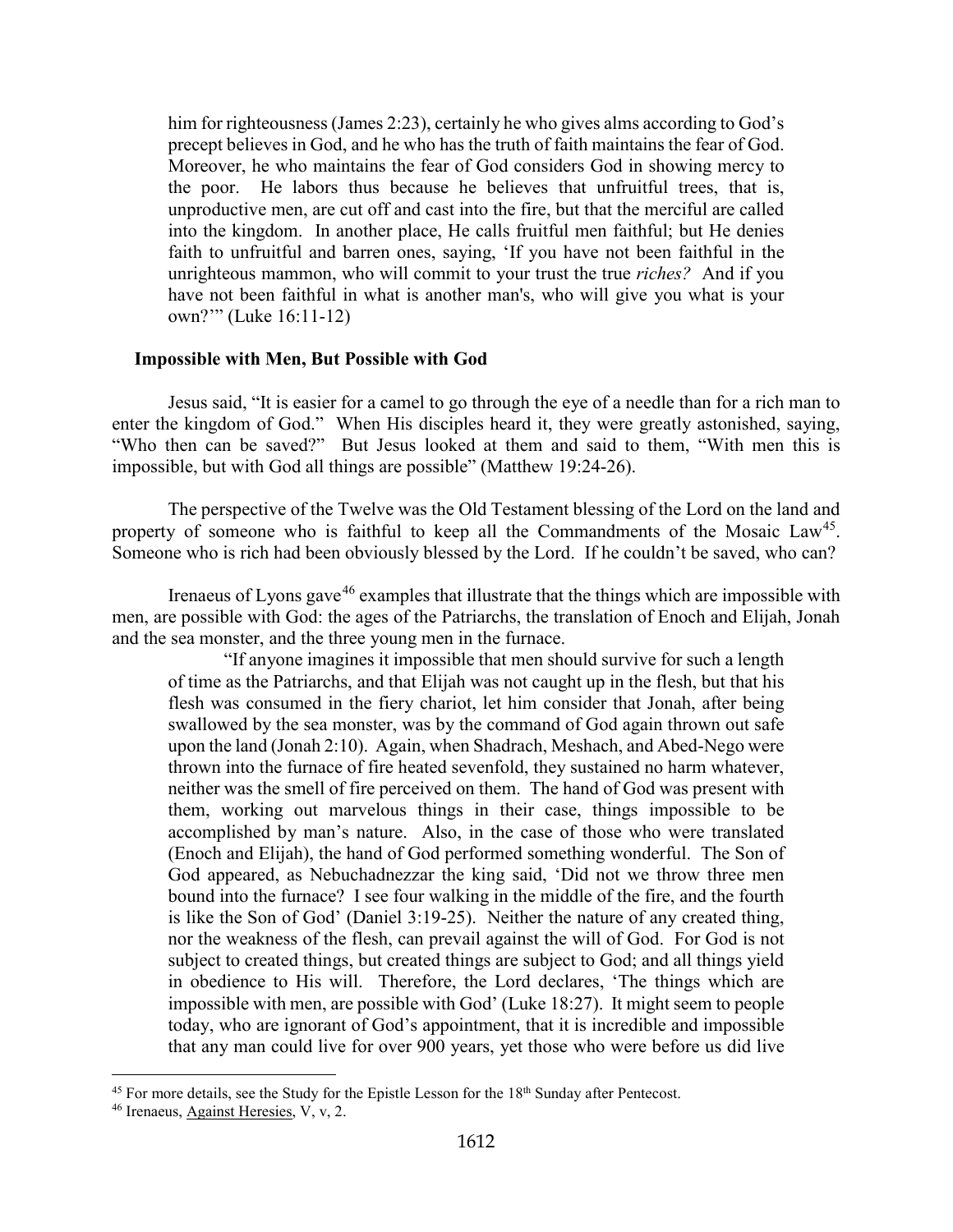to such an age. Those who were translated live as a down payment of the future length of days. It might also appear impossible that a man came out unhurt from the sea monster's belly and from the fiery furnace, yet they nevertheless did so, led out by the hand of God, for the purpose of declaring His power. Some, not knowing the power and promise of God, may oppose their own salvation, thinking it is impossible for God, who raises up the dead; yet the skepticism of such men shall not render the faithfulness of God powerless to confer eternal life on them."

Cyril of Jerusalem stated<sup>[47](#page-27-0)</sup> that the preservation of Jonah in the sea monster's belly is incredible, just as is Jesus' preservation in the tomb. All things are possible with God and Cyril chooses to believe both.

"Let us consider what is harder, for a man, after having been buried, to rise again from the earth, or for a man in the belly of a sea monster, having come into the great heat of a living creature, to escape corruption. Most people don't know that the heat of the belly is so great, that even bones, which have been swallowed, decay and crumble away. How then did Jonah, who was three days and three nights in the sea monster's belly, escape corruption? Seeing that the nature of all men is such that we cannot live without breathing in air, how did Jonah live without a breath of fresh air for three days? The Jews answer and say, 'The power of God descended with Jonah when he was tossed about in hell'. Does then the Lord grant life to His own servant (Jonah), by sending His power with him, and can He not grant it to Himself as well? If Jonah is believable, Jesus is believable also; if Jesus is unbelievable, Jonah also is unbelievable. To me both are alike worthy of credence. I believe that Jonah was preserved, 'for all things are possible with God' (Matthew 19:26); I believe that Christ also was raised from the dead. I have many testimonies of this, both from the Scriptures, and from the operative power today of Him who arose. He descended into hell alone, but ascended with a great company; for He went down to death, 'and many bodies of the saints, who had fallen asleep were raised' (Matthew 27:52) through Him."

Clement of Alexandria summarized<sup>[48](#page-27-1)</sup> the dilemma facing the rich young ruler. It was not just the material wealth that he possessed, but the problem with his soul in loving his wealth more than God. Someone who is rich in virtue can make a faithful use of any fortune and not turn life into outward possession. Someone who is not rich toward God can obtain treasure in heaven by selling his possessions. The rich young ruler made the difficult for himself to be the impossible.

"Rich men that enter the kingdom with difficulty are to be apprehended in a scholarly way, not a worldly way. Salvation does not depend on external things, but on the virtue of the soul, on faith, hope, love, brotherliness, knowledge, meekness, humility and truth. It is not on account of good looks that anyone shall live or perish. He who uses the body given to him in a pure manner and according to God, shall live; and he that destroys the temple of God shall be destroyed. An ugly man can be prodigal, and a good-looking man can be sober. A man who is feeble may transgress from a stubborn temper. A poor and destitute man may be found intoxicated with lusts; and a man rich with worldly goods may be found

<span id="page-27-0"></span><sup>&</sup>lt;sup>47</sup> Cyril of Jerusalem, Catechetical Lectures, XIV, 18.

<span id="page-27-1"></span><sup>48</sup> Clement of Alexandria, Salvation of the Rich Man, 18-20.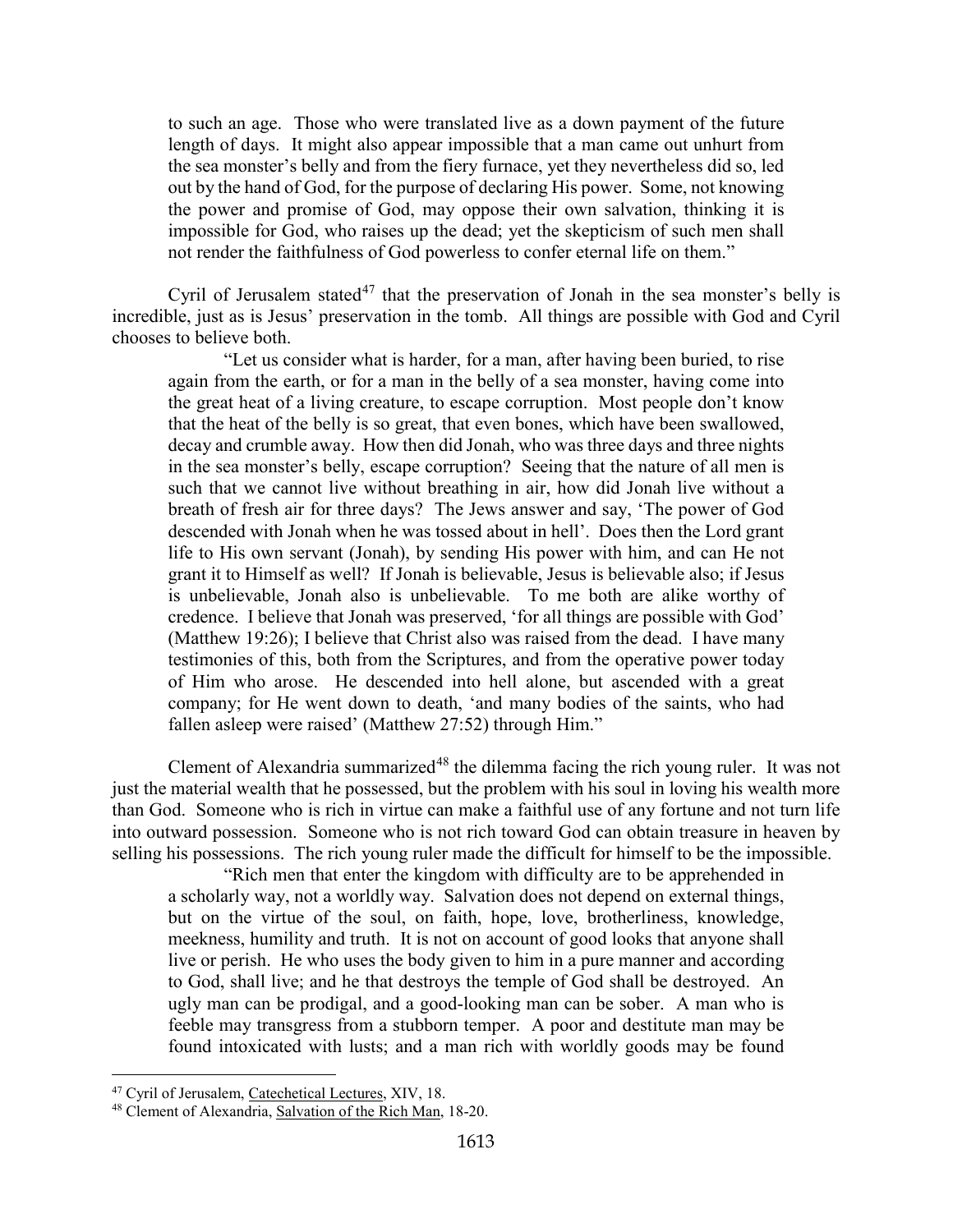temperate and pure. It is the soul which is to live; if virtue springing up around it saves, and vice kills, then it is clear that by being poor in those vices, it is saved."

"He is truly rich who is rich in virtue, and is capable of making a holy and faithful use of any fortune. He is falsely rich who is rich according to the flesh, and turns life into outward possession. In the same way there is a genuinely poor man. He that is poor in spirit -- that is the right thing -- versus he that is poor in a worldly sense, which is a different thing. To him, who is poor in worldly goods, but rich in vices, who is not rich toward God, it is said, 'Abandon the alien possessions that are in your soul, that you may see God'; which is another way of saying, 'Enter the kingdom of heaven'. How may you abandon them? By selling them! What then? By introducing in your soul other riches which deify and which bring everlasting life, you shall accrue endless reward, honor, salvation and everlasting immortality. It is for this purpose that you rightly sell the possessions, which shut the heavens against you, by exchanging them for those which are able to save. Let them be possessed by the worldly poor, who are destitute of the treasure in heaven. By receiving instead spiritual wealth, you shall now have treasure in the heavens."

"The wealthy and legally correct man in the Gospel, not understanding these things figuratively, nor how the same man can be both poor and rich, went away sad and downcast, abandoning the state of life, which he desired but couldn't attain, and made the difficult for himself to be impossible. For it was difficult for the soul to avoid being seduced and ruined by the luxuries of wealth. It was not impossible, even surrounded with wealth, for one to lay hold of salvation, provided he withdraws himself from material wealth, in favor of that which is taught by God, and learned to use things rightly and properly, and so as to strive after eternal life."

Another impossibility is seeing God. Irenaeus stated<sup>[49](#page-28-0)</sup> that even though it is impossible to see God, some of those who love Him are permitted to see Him, when and how He wills, as the Prophets predicted.

"The prophets spoke in a prophetic manner; but they did not say that He who was seen by the prophets was a different God, the Father of all being invisible. Yet this is what the heretics declare, who are altogether ignorant of the nature of prophecy. Prophecy is a prediction of future things, a setting forth beforehand of those things which shall be afterwards. The prophets indicated beforehand that men should see God; as the Lord also says, 'Blessed are the pure in heart, for they shall see God' (Matthew 5:8). But regarding His greatness, and His wonderful glory, 'no man shall see God and live' (Exodus 33:20), for the Father is incomprehensible. He grants His love, kindness, and infinite power to those who love Him; that is, that are permitted to see God, which the prophets predicted. 'For those things that are impossible with men, are possible with God' (Luke 18:27). Man does not see God by his own powers; but when He pleases, He is seen by men, by whom He wills, when He wills and as He wills. For God is powerful in all things, having been seen prophetically through the Spirit, and adoptively through the Son. He shall also be seen paternally in the kingdom of heaven, the Spirit truly preparing man in the Son of God. The Son leads man to the Father, while the Father confers upon him incorruption for eternal life, which comes to everyone by virtue of his seeing God.

<span id="page-28-0"></span><sup>49</sup> Irenaeus, Against Heresies, IV, xx, 5.